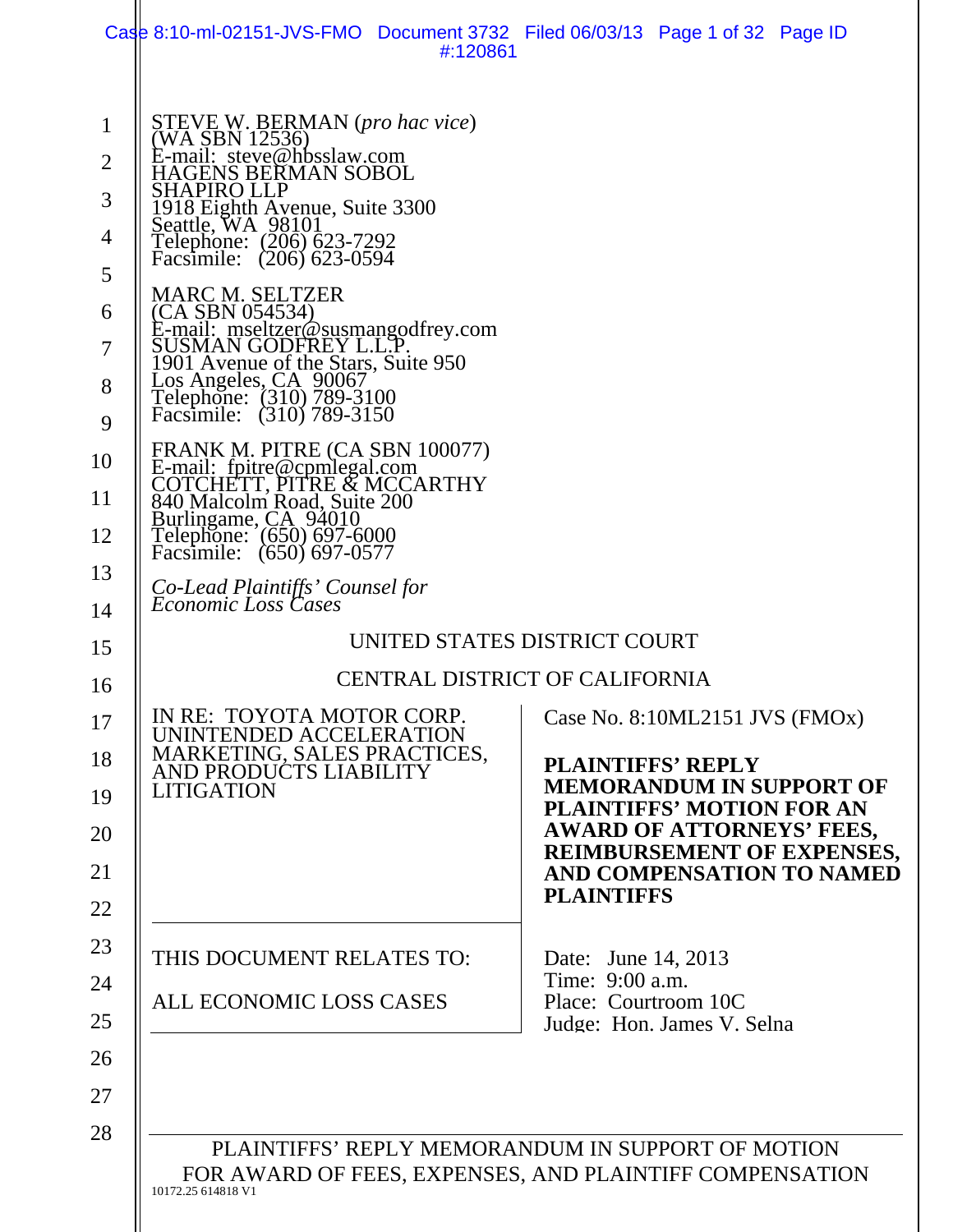|                |     |                     | Case 8:10-ml-02151-JVS-FMO Document 3732 Filed 06/03/13 Page 2 of 32 Page ID<br>#:120862                                 |    |
|----------------|-----|---------------------|--------------------------------------------------------------------------------------------------------------------------|----|
| 1              |     |                     | <b>TABLE OF CONTENTS</b>                                                                                                 |    |
| $\overline{2}$ |     |                     | Page                                                                                                                     |    |
| 3              | I.  |                     |                                                                                                                          |    |
| $\overline{4}$ | II. |                     |                                                                                                                          |    |
| 5              |     | A.                  |                                                                                                                          |    |
| 6<br>7         |     | <b>B.</b>           |                                                                                                                          |    |
| 8<br>9         |     | $\mathcal{C}$ .     | The Lodestar Multiplier is Reasonable, and There Should Be No                                                            |    |
| 10             |     | D.                  |                                                                                                                          |    |
| 11<br>12       |     | E.                  | Contributions Made to the Automobile Safety Research and<br>Education Fund Should Not Adversely Affect the Fee Award  16 |    |
| 13             |     | F.                  |                                                                                                                          |    |
| 14<br>15       |     | G.                  |                                                                                                                          |    |
| 16             |     | H.                  |                                                                                                                          |    |
| 17             |     |                     | 1.<br>There is no relationship between the fee requested here and<br>. 22                                                |    |
| 18<br>19       |     |                     | 2.<br>The Court's lead counsel selection process supports the fee                                                        | 22 |
| 20             |     |                     | 3.<br>Any fee award should not await completion of the claims                                                            | 23 |
| 21<br>22       |     |                     | 4.<br>Attorneys' fees and costs are considered part of the total cash                                                    | 23 |
| 23             |     |                     | 5.<br>The full amount of the \$500 million cash funds should be<br>. 24                                                  |    |
| 24             | Ш.  |                     |                                                                                                                          |    |
| 25             |     |                     |                                                                                                                          |    |
| 26             |     |                     |                                                                                                                          |    |
| 27             |     |                     |                                                                                                                          |    |
| 28             |     |                     |                                                                                                                          |    |
|                |     | 010172-25 614818 V1 | $-i-$                                                                                                                    |    |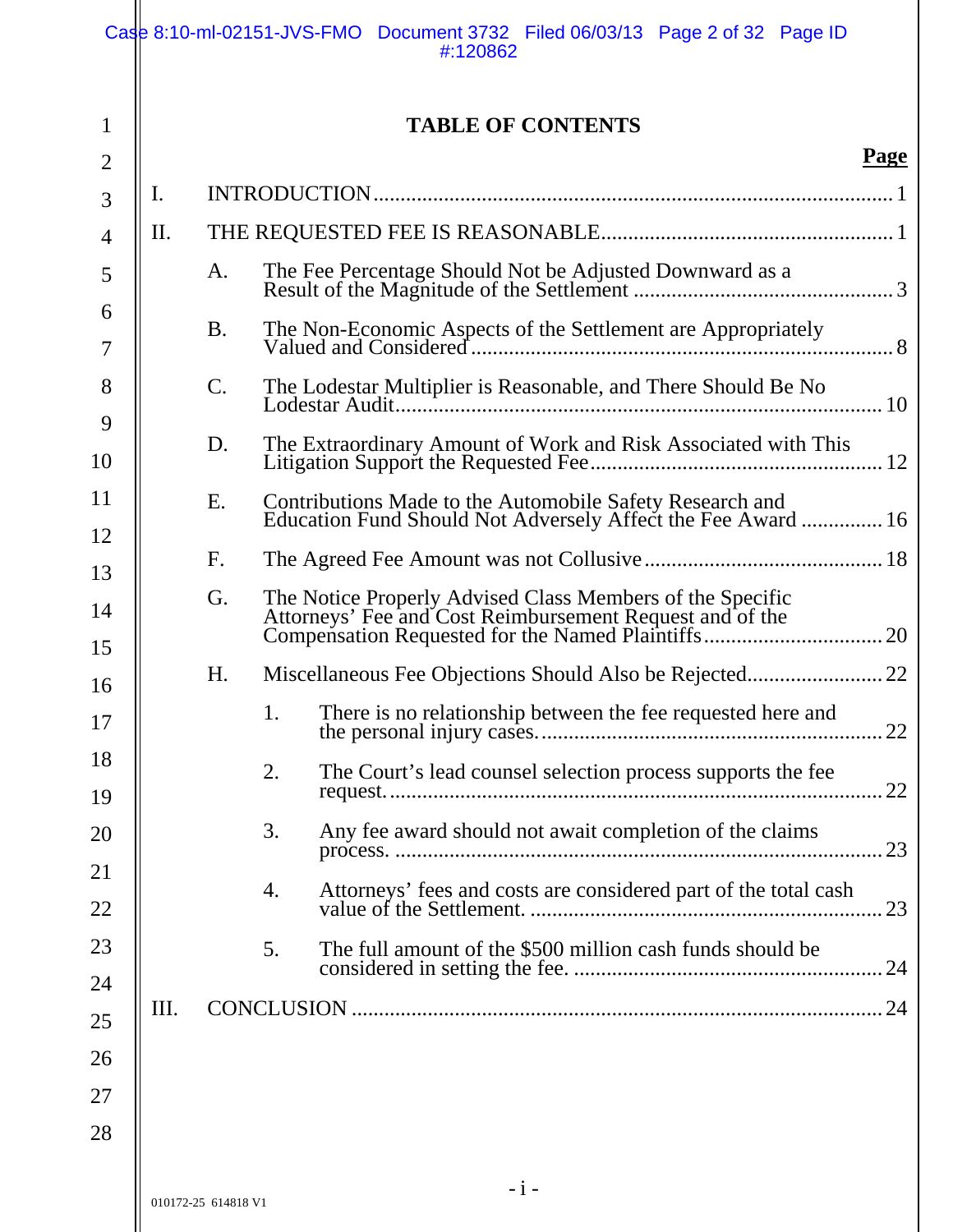|                | Case 8:10-ml-02151-JVS-FMO Document 3732 Filed 06/03/13 Page 3 of 32 Page ID<br>#:120863                          |
|----------------|-------------------------------------------------------------------------------------------------------------------|
| T              | <b>TABLE OF AUTHORITIES</b>                                                                                       |
| 2              | Page(s)                                                                                                           |
| 3              | <b>CASES</b>                                                                                                      |
| $\overline{4}$ | 9-M Corp. v. Sprint Commc'ns Co. L.P.,                                                                            |
| 5<br>6         | Allapattah Servs. v. Exxon Corp.,                                                                                 |
| 7              |                                                                                                                   |
| 8              | Brotherton v. Cleveland,                                                                                          |
| 9              | Dennis v. Kellogg Co.,                                                                                            |
| 10             |                                                                                                                   |
| 11<br>12       | Gerstein v. Micron Tech., Inc.,                                                                                   |
| 13             |                                                                                                                   |
| 14             | Hanlon v. Chrysler Corp.,                                                                                         |
| 15<br>16       | Hartless v. Clorox Co.,<br>273 F.R.D. 630 (S.D. Cal. 2011), <i>aff'd</i> , 473 Fed. Appx. 716 (9th Cir. 2012)  24 |
| 17             | Hensley v. Eckerhart,                                                                                             |
| 18<br>19       | In re Apollo Group Inc. Secs. Litig.,                                                                             |
| 20<br>21       | In re Bluetooth Headset Prods. Liab. Litig.,                                                                      |
| 22<br>23       | In re Cendant Corp. Litig.,                                                                                       |
| 24<br>25       | In re Checking Account Overdraft Litig.,                                                                          |
| 26             | In re Combustion, Inc.,                                                                                           |
| 27             |                                                                                                                   |
| 28             | In re Critical Path, Inc. Secs. Litig.,                                                                           |
|                | - ii -<br>1010172-25 614818 V1                                                                                    |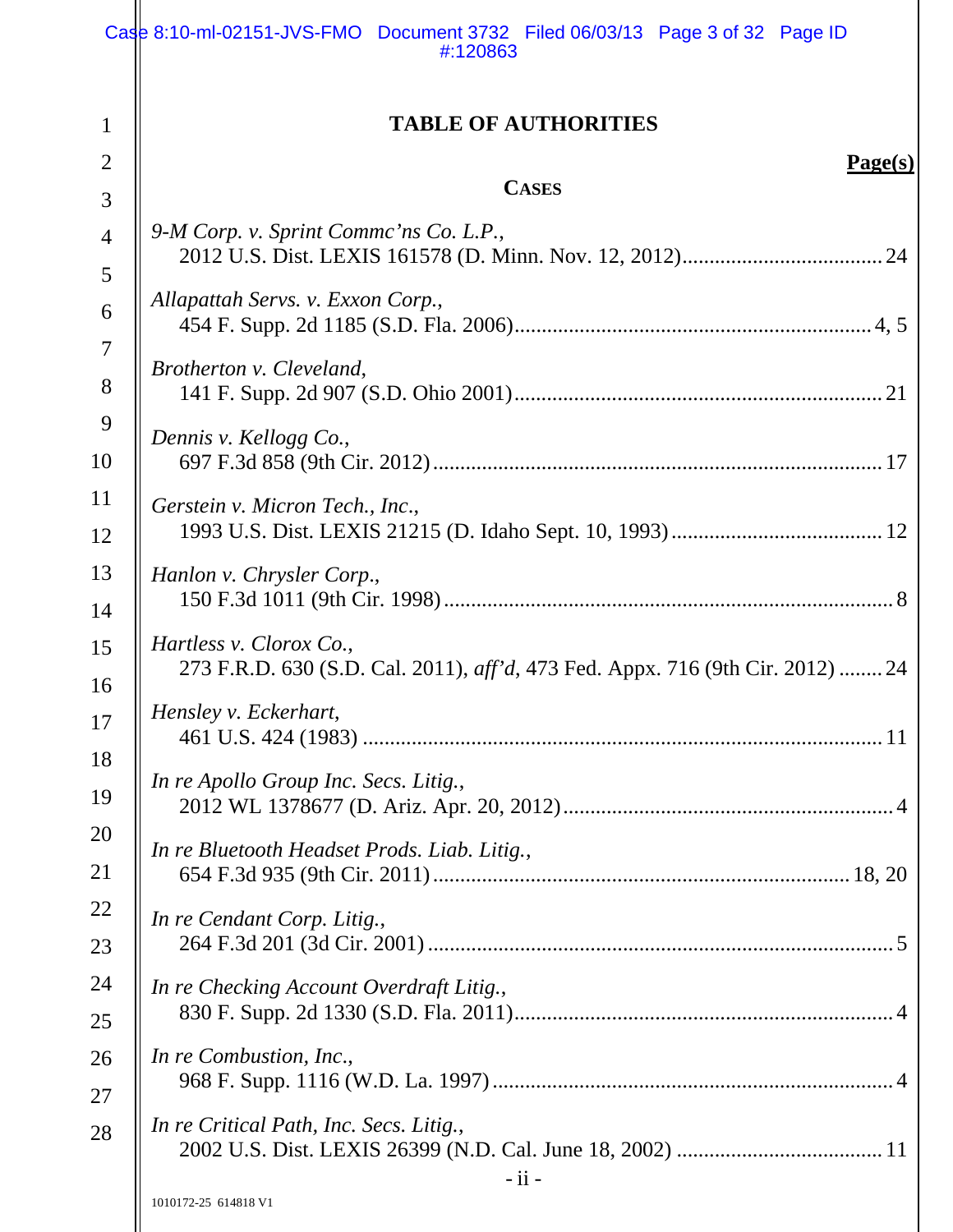#### Case 8:10-ml-02151-JVS-FMO Document 3732 Filed 06/03/13 Page 4 of 32 Page ID #:120864

| $\mathbf{1}$   | In re Dun & Bradstreet Credit Servs. Customer Litig.,                              |
|----------------|------------------------------------------------------------------------------------|
| $\overline{2}$ |                                                                                    |
| 3              | In re Ikon Office Solutions, Inc., Secs. Litig.,                                   |
| $\overline{4}$ |                                                                                    |
| 5              | In re Initial Pub. Offering Sec. Litig.,                                           |
| 6              | In re Linerboard Antitrust Litig.,                                                 |
| $\overline{7}$ |                                                                                    |
| 8              | In re Lorazepam & Clorazepate Antitrust Litig.,                                    |
| 9              |                                                                                    |
| 10             | In re Pacific Enters. Sec. Litig.,                                                 |
| 11             |                                                                                    |
| 12             | In re Prison Realty Secs. Litig.,                                                  |
| 13             |                                                                                    |
| 14             | In re Prudential Ins. Co. of Am. Sales Practices Litig. Agent Actions,             |
| 15             | In re Revco Sec. Litig.,                                                           |
| 16             |                                                                                    |
| 17             | In re Rite Aid Corp. Sec. Litig.,                                                  |
| 18             |                                                                                    |
| 19             | In re Sony Corp. SXRD Rear Projection TV Mktg., Sales Practices & Prods. Liab.     |
| 20             | Litig.,                                                                            |
| 21             |                                                                                    |
| 22             | In re Southern Ohio Correctional Facility,                                         |
| 23             |                                                                                    |
| 24             | In re TFT-LCD (Flat Panel) Antitrust Litig.,                                       |
| 25             | In re Thirteen Appeals Arising out of the San Juan Dupont Plaza Hotel Fire Litig., |
| 26             |                                                                                    |
| 27             | In re Vitamins Antitrust Litig.,                                                   |
| 28             |                                                                                    |
|                | $-$ iii $-$                                                                        |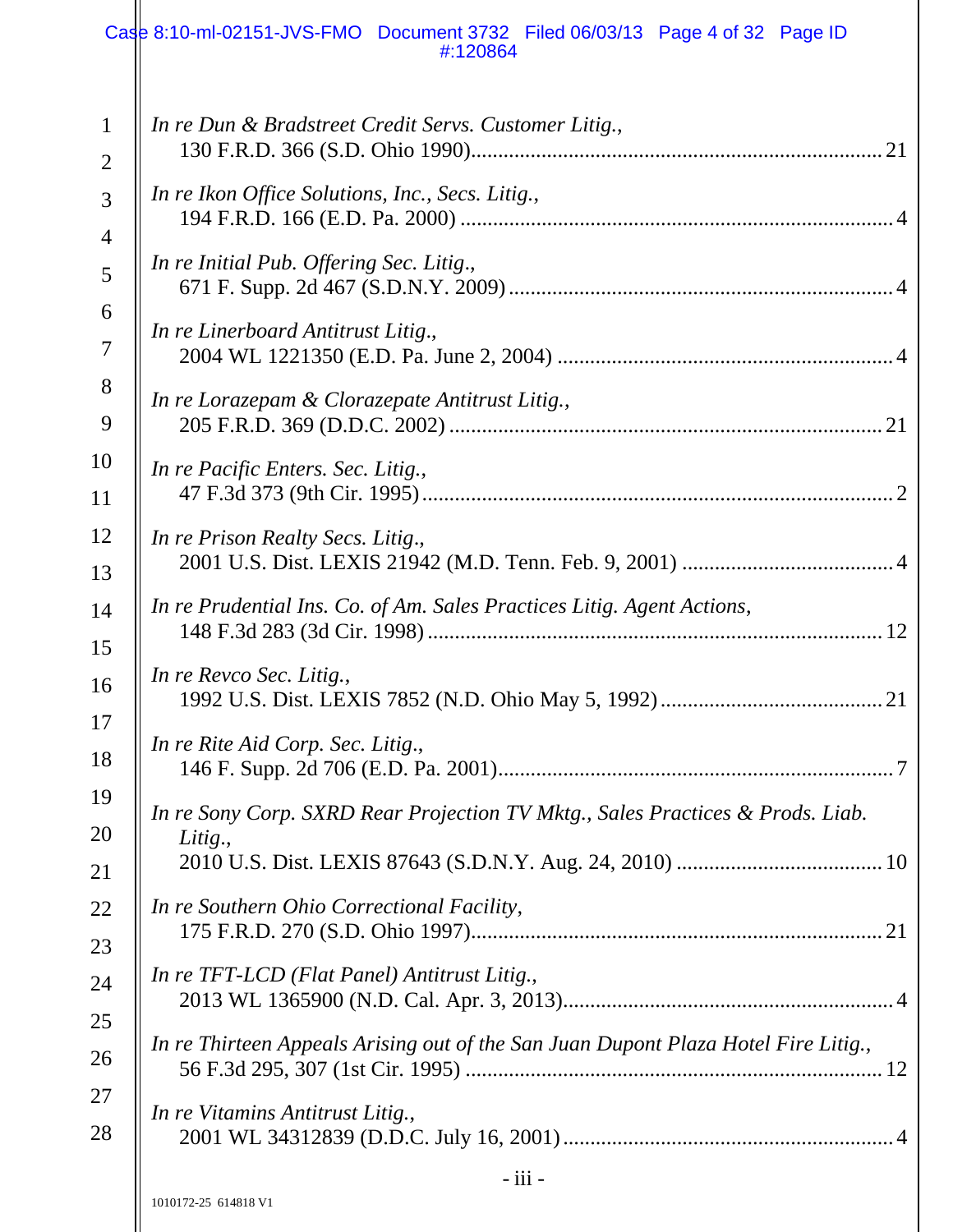#### Case 8:10-ml-02151-JVS-FMO Document 3732 Filed 06/03/13 Page 5 of 32 Page ID #:120865

| $\mathbf{1}$   | Ingram v. Coca-Cola Co.,                     |
|----------------|----------------------------------------------|
| $\overline{2}$ |                                              |
| 3              | Johnston v. Comerica Mortg. Corp.,           |
| $\overline{4}$ |                                              |
| 5              | Kakani v. Oracle Corp.,                      |
| 6              | Kurzwell v. Philip Morris Cos.,              |
| 7              |                                              |
| 8              | Mark v. Valley Ins. Co.,                     |
| 9              |                                              |
| 10             | O'Keefe v. Mercedes-Benz United States, LLC, |
| 11             |                                              |
| 12             | Roberts v. Texaco, Inc.,                     |
| 13             |                                              |
| 14             | Singer v. Becton Dickinson & Co.,            |
| 15             |                                              |
| 16             | Staton v. Boeing Co.,                        |
| 17             | Steiner v. American Broad. Co.,              |
| 18             |                                              |
| 19             | Van Vranken v. Atlantic Richfield Co.,       |
| 20             |                                              |
| 21             | Vasquez v. Coast Valley Roofing, Inc.,       |
| 22             |                                              |
| 23             | Vaughn v. Am. Honda Motor Co.,               |
| 24             |                                              |
| 25             | Vizcaino v. Microsoft Corp.,                 |
| 26             |                                              |
| 27             | Wal-Mart Stores, Inc. v. Visa U.S.A., Inc.,  |
| 28             |                                              |
|                | $-iv -$                                      |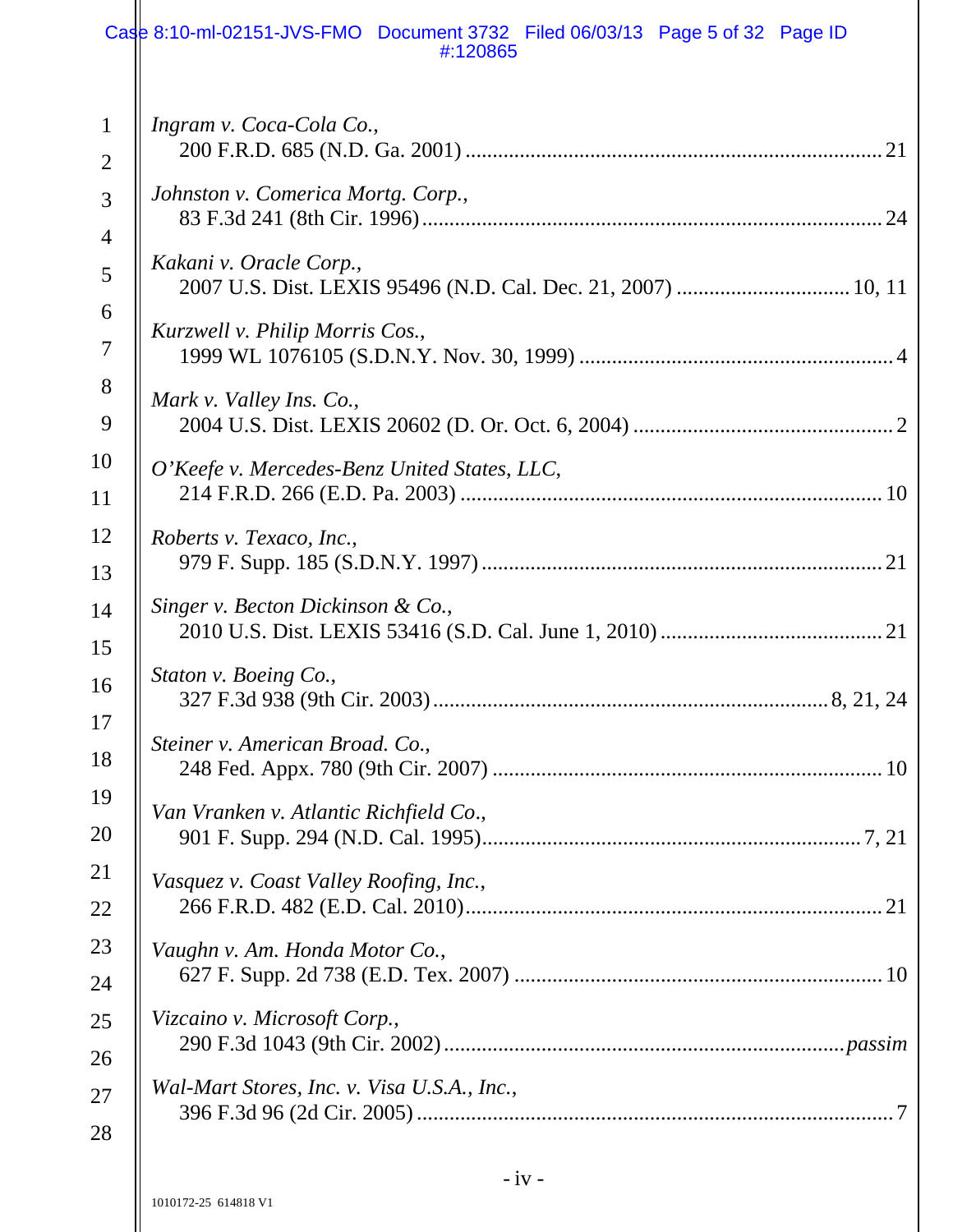|                | Case 8:10-ml-02151-JVS-FMO Document 3732 Filed 06/03/13 Page 6 of 32 Page ID<br>#:120866 |
|----------------|------------------------------------------------------------------------------------------|
| $\mathbf{1}$   | Williams v. GE Capital Auto Lease,                                                       |
| $\sqrt{2}$     |                                                                                          |
| $\mathfrak{Z}$ | <b>OTHER AUTHORITIES</b>                                                                 |
| $\overline{4}$ | NHTSA Notice of Proposed Rulemaking, 73 Fed. Reg. 22638 (April 16, 2012) 8               |
| $\mathfrak{S}$ |                                                                                          |
| 6              |                                                                                          |
| $\tau$         |                                                                                          |
| $8\,$          |                                                                                          |
| 9              |                                                                                          |
| 10             |                                                                                          |
| 11             |                                                                                          |
| 12             |                                                                                          |
| 13             |                                                                                          |
| 14             |                                                                                          |
| 15             |                                                                                          |
| 16             |                                                                                          |
| 17             |                                                                                          |
| 18             |                                                                                          |
| 19             |                                                                                          |
| $20\,$         |                                                                                          |
| 21             |                                                                                          |
| 22             |                                                                                          |
| 23             |                                                                                          |
| 24             |                                                                                          |
| $25\,$         |                                                                                          |
| 26             |                                                                                          |
| $27\,$         |                                                                                          |
| 28             |                                                                                          |
|                | - V -<br>1010172-25 614818 V1                                                            |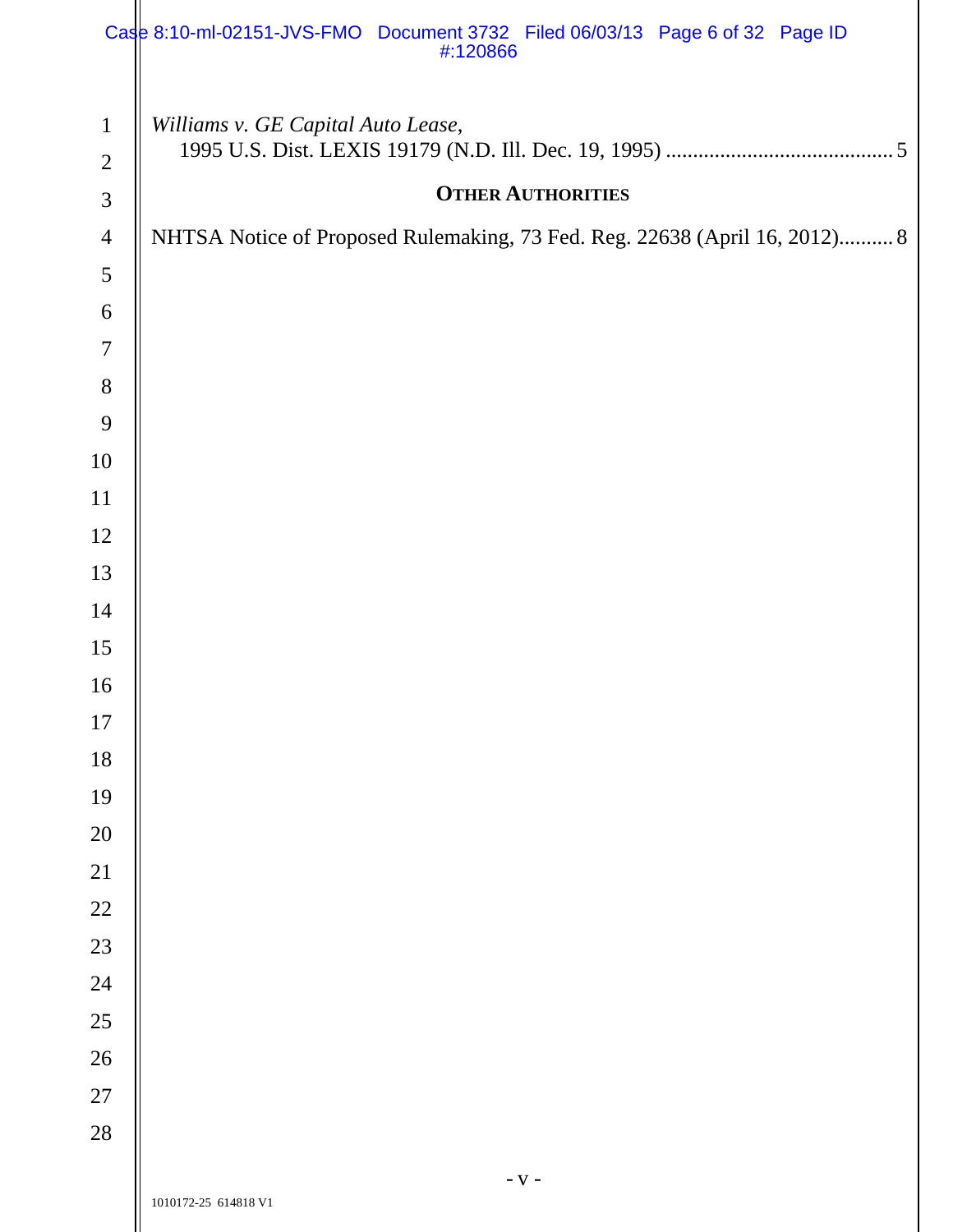# 1 2 3 4

5

6

7

8

9

10

11

12

13

14

15

16

17

18

19

20

21

22

23

24

25

26

27

28

# **I. INTRODUCTION**

Few objections have been made to Plaintiffs' Class Counsel's petition for an award of attorneys' fees, reimbursement of expenses, and payment of additional compensation to the Named Plaintiffs. Of the 76 objections filed, only 20 of the objections, which are made on behalf of 30 objectors, relate to the fee request – and this is from a universe of 22,623,077 Class Members who were mailed the Short Form Notice. This very small number of fee objections, nine of which were filed by "serial" or "professional" objector counsel, constitutes additional evidence supporting the fairness and reasonableness of the requested fee. The Court should reject the objections and approve the fee request.

# **II. THE REQUESTED FEE IS REASONABLE**

As outlined in Plaintiffs' opening brief in support of the fee petition, the \$200 million attorneys' fee award that Plaintiffs' Class Counsel request represents *12.3 percent* of the total value of the \$1,632,000,000 Settlement. If just the \$757,000,000 total cash component of the Settlement is considered, fees are *26.4 percent* of the monetary benefits.<sup>1</sup> Either way, the fees requested are reasonable.

These percentages compare favorably to the Ninth Circuit's 25% benchmark, taking into consideration the overall results achieved for the Class, the risks and complexity of the litigation, the skill required and quality of work performed by counsel, the three-and-a-half year duration of the litigation, the contingent nature of

 $\overline{1}$ Plaintiffs' Memorandum in Support of Plaintiffs' Motion for Final Approval of Class Action Settlement ("Opening Br.") (Dkt. No. 3556), at 7-8.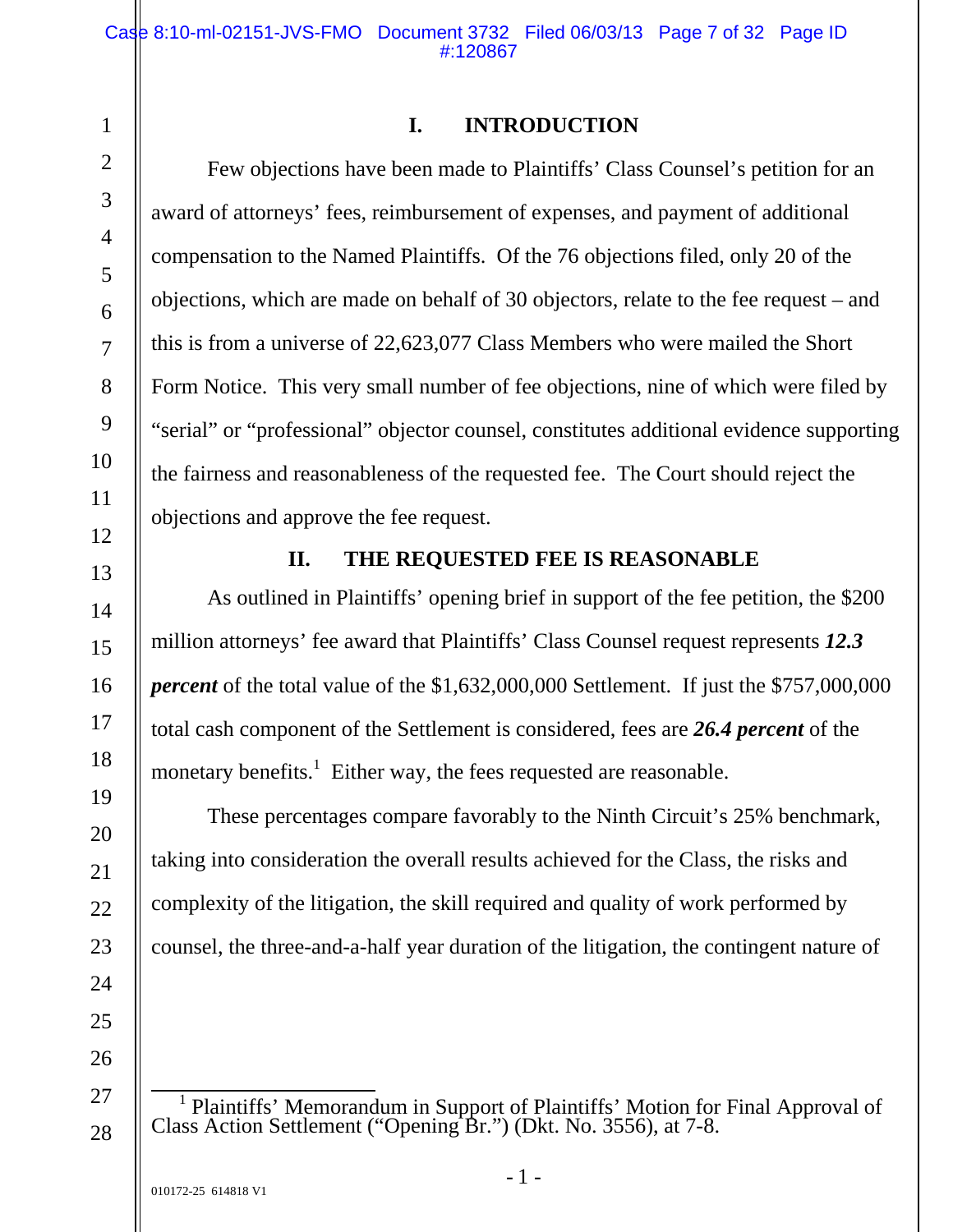#### Case 8:10-ml-02151-JVS-FMO Document 3732 Filed 06/03/13 Page 8 of 32 Page ID #:120868

the fee, the financial burden shouldered by Plaintiffs, the reaction of the Class to the Settlement (there are few objections), and the lodestar cross-check.<sup>2</sup>

These percentages also compare favorably with fee awards made in similar cases. For example, and as demonstrated by Professor Fitzpatrick's comprehensive class action fee survey, from 2006-2007 the most common fee percentages awarded by all federal courts in class actions were 25%, 30%, and 33%. Nearly two-thirds of the awards were between 25% and 35%, with a mean award of 25.4% and a median award of  $25\%$ .<sup>3</sup> For 111 settlements in the Ninth Circuit where the percentage-ofthe-fund method was used, the most common percentages were also 25%, 30%, and 33%, with the vast majority of awards also between 25% and 35%, and a mean of 23.9% and median of  $25\%$ .<sup>4</sup>

This Court, in employing the 25% of the common fund benchmark, has already preliminarily approved Plaintiffs' fee request given the magnitude of the Settlement's cash and non-monetary benefits, remarking that the "the amount of fees sought by Plaintiffs' counsel falls well within the 25% benchmark  $\dots$ ."

Nonetheless, several objectors contend that the fee request is excessive.<sup>6</sup> Notably, not a single objector submitted an expert declaration or provided any

<sup>3</sup> Declaration of Brian T. Fitzpatrick in Support of Plaintiffs' Motion for an Award of Attorneys' Fees (Dkt. No. 3564) ("Fitzpatrick Decl."), ¶ 20.

<sup>4</sup> *Id*.; *see also Vizcaino v. Microsoft Corp.*, 290 F.3d 1043, 1046 (9th Cir. 2002) (28% of \$96,885,000 settlement fund); *In re Pacific Enters. Sec. Litig.*, 47 F.3d 373, 379 (9th Cir. 1995) (33% fee award); *Mark v. Valley Ins. Co.*, 2004 U.S. Dist. LEXIS 20602, at \*3-6 (D. Or. Oct. 6, 2004) (30% fee award).

<sup>5</sup> Dkt. No. 3344 at 23.

<sup>6</sup> *See* Objection Nos. 5, 15, 18, 19, 21, 22, 26, 37, 46, 48, 53, 58, 64, 65, 66, 67, 73, 75. Objection numbers refer to the Table of Objectors filed as Appendix A to Plaintiffs' Reply Memorandum in Support of Plaintiffs' Motion for Final Approval of Class Action Settlement, which is being filed contemporaneously herewith.

28

<sup>&</sup>lt;sup>2</sup> Opening Br. at 7-24.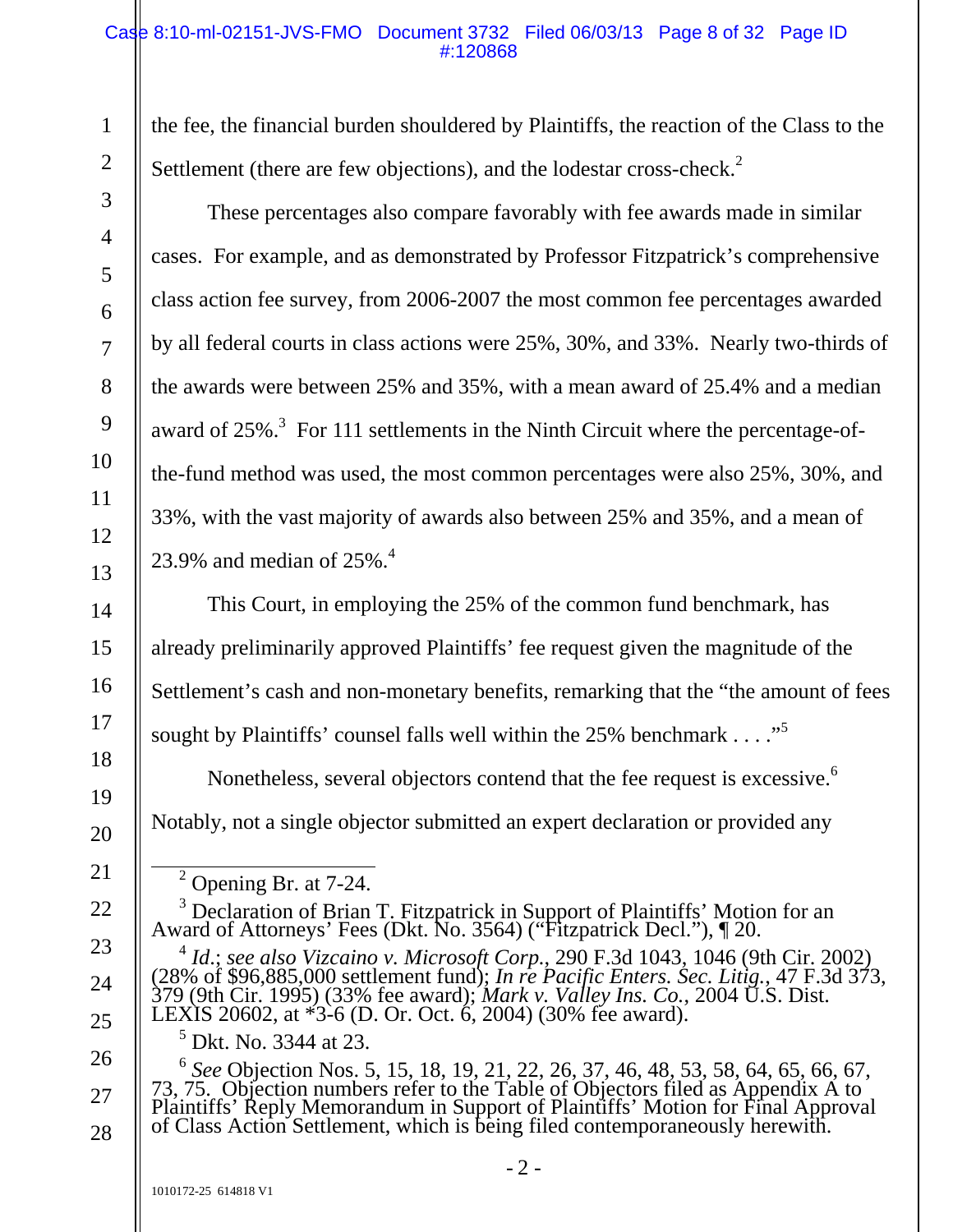#### Case 8:10-ml-02151-JVS-FMO Document 3732 Filed 06/03/13 Page 9 of 32 Page ID #:120869

evidence undermining the conclusions reached by Plaintiffs' Class Counsel and their nationally recognized expert that the fee request was reasonable. We address the issues invoked by these objectors below.

**A. The Fee Percentage Should Not be Adjusted Downward as a Result of the Magnitude of the Settlement** 

Labeling the Settlement results a "mega-fund," certain objectors contend that the percentage awarded should be much lower than the 25 percent benchmark because the value of the Settlement is so high.<sup>7</sup> But the Ninth Circuit has expressly *rejected* a rule that fee percentages should decline as settlement sizes increase.<sup>8</sup> Instead, courts are directed to take into consideration all of the circumstances of the case in order to reach a reasonable percentage. And although size of the fund may be considered, it is not dispositive.<sup>9</sup> For example, the court in *Vizcaino* considered the exceptional results achieved for the class, the risk presented by the case, the contingent nature of the fee, and the length of the case and upheld a fee award of 28 percent of the \$96,885,000 settlement fund.<sup>10</sup>

Importantly, and as additional evidence that fees should not decline the higher the settlement fund becomes, there have been many class settlements throughout the country where settlement values were hundreds-of-millions of dollars or more and where the courts awarded fees *above* 25 percent of the common fund. Some examples:

<sup>8</sup> *Vizcaino*, 290 F.3d at 1047 ("We did not adopt this observation [the increase- decrease rule] as a principle governing fee awards."); *see also* Fitzpatrick Decl., ¶¶ 21-24. <sup>9</sup> *Id.*

 $^{10}$  *Id.* at 1047-50.

 <sup>7</sup> *See* Objection Nos. 5, 18, 64, 67.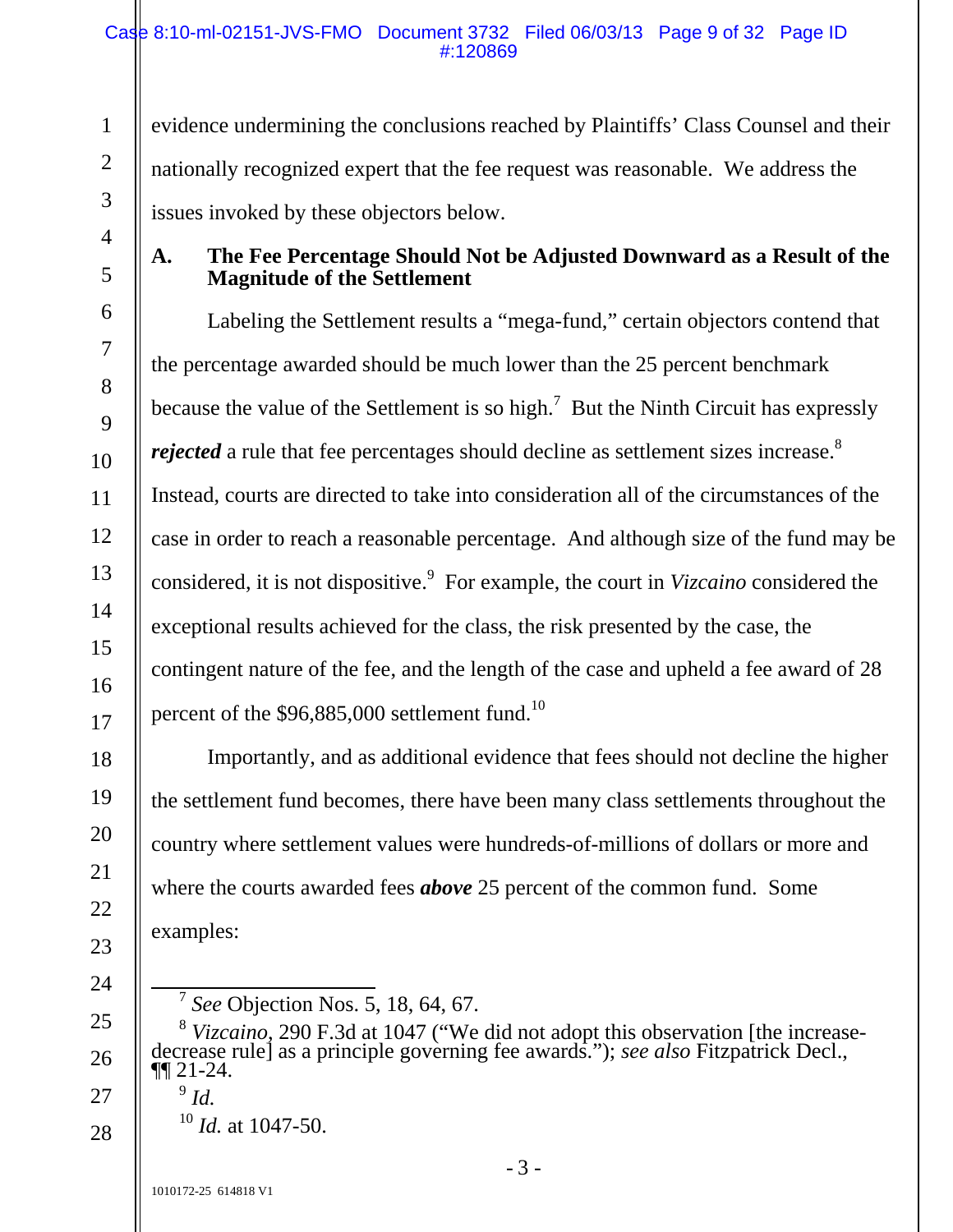|                                                                                                     | Case 8:10-ml-02151-JVS-FMO Document 3732 Filed 06/03/13 Page 10 of 32 Page ID<br>#:120870                                                                                                                                                                                                                                                                                                                                                                                                                                                                                                                                                                                                                                                                                                                                                                                                                                                                                                                                                                                                                                                                                                                                                   |
|-----------------------------------------------------------------------------------------------------|---------------------------------------------------------------------------------------------------------------------------------------------------------------------------------------------------------------------------------------------------------------------------------------------------------------------------------------------------------------------------------------------------------------------------------------------------------------------------------------------------------------------------------------------------------------------------------------------------------------------------------------------------------------------------------------------------------------------------------------------------------------------------------------------------------------------------------------------------------------------------------------------------------------------------------------------------------------------------------------------------------------------------------------------------------------------------------------------------------------------------------------------------------------------------------------------------------------------------------------------|
| $\mathbf 1$<br>2<br>3<br>4<br>5<br>6<br>7<br>8<br>9<br>10<br>11<br>12<br>13<br>14<br>15<br>16<br>17 | • In re Initial Pub. Offering Sec. Litig., $671$ F. Supp. 2d $467$ (S.D.N.Y. 2009)<br>$(33.3\% \text{ of } $510 \text{ million}).$<br>• In re TFT-LCD (Flat Panel) Antitrust Litig., 2013 WL 1365900, at $*7-8$<br>$(N.D. Cal. Apr. 3, 2013)$ (28.5% award from the \$571 million in round-two<br>settlements).<br>• Allapattah Servs. v. Exxon Corp., 454 F. Supp. 2d 1185, 1218 (S.D. Fla.<br>2006) (31.33% of \$1.075 <i>billion</i> ).<br>• In re Checking Account Overdraft Litig., 830 F. Supp. 2d 1330, 1358 (S.D.<br>Fla. 2011) (30% of \$410 million).<br>• In re Vitamins Antitrust Litig., 2001 WL 34312839, at *10 (D.D.C. July 16,<br>2001) (34% of \$365 million).<br><i>In re Linerboard Antitrust Litig., 2004 WL 1221350, at *1 (E.D. Pa. June</i><br>$\bullet$<br>2, 2004) (30% of \$202 million).<br>In re Apollo Group Inc. Secs. Litig., 2012 WL 1378677, at $*9$ (D. Ariz.<br>Apr. 20, 2012) (33% of \$145 million).<br>• In re Combustion, Inc., 968 F. Supp. 1116, 1142 (W.D. La. 1997) (36% of<br>$$127$ million).<br>Kurzwell v. Philip Morris Cos., 1999 WL 1076105, at *1 (S.D.N.Y. Nov.<br>30, 1999) (30% of \$123 million).<br>In re Ikon Office Solutions, Inc., Secs. Litig., 194 F.R.D. 166, 197 (E.D. Pa. |
| 18<br>19<br>20                                                                                      | 2000) (30% of \$111 million).<br>• In re Prison Realty Secs. Litig., 2001 U.S. Dist. LEXIS 21942 (M.D. Tenn.<br>Feb. 9, 2001) (30% of \$104 million).                                                                                                                                                                                                                                                                                                                                                                                                                                                                                                                                                                                                                                                                                                                                                                                                                                                                                                                                                                                                                                                                                       |
| 21                                                                                                  | Objectors Ranieri and Huang cite empirical evidence gathered by Theodore                                                                                                                                                                                                                                                                                                                                                                                                                                                                                                                                                                                                                                                                                                                                                                                                                                                                                                                                                                                                                                                                                                                                                                    |
| 22                                                                                                  | Eisenberg and Geoffrey Miller showing a general trend that fee percentage decreases                                                                                                                                                                                                                                                                                                                                                                                                                                                                                                                                                                                                                                                                                                                                                                                                                                                                                                                                                                                                                                                                                                                                                         |
| 23<br>24<br>25                                                                                      | as settlements become very large. <sup>11</sup> Yet Professor Eisenberg has noted that "[e]ven                                                                                                                                                                                                                                                                                                                                                                                                                                                                                                                                                                                                                                                                                                                                                                                                                                                                                                                                                                                                                                                                                                                                              |
| 26<br>27<br>28                                                                                      | <sup>11</sup> Objection No. 18 at 6 (citing Theodore Eisenberg and Geoffrey P. Miller,<br>Attorney Fees and Expenses in Class Action Settlements: 1993-2008, 7 JOURNAL OF<br>EMPIRIČAL LEG. STUD. 248 (2010)).                                                                                                                                                                                                                                                                                                                                                                                                                                                                                                                                                                                                                                                                                                                                                                                                                                                                                                                                                                                                                              |
|                                                                                                     | $-4-$<br>1010172-25 614818 V1                                                                                                                                                                                                                                                                                                                                                                                                                                                                                                                                                                                                                                                                                                                                                                                                                                                                                                                                                                                                                                                                                                                                                                                                               |

 $\vert$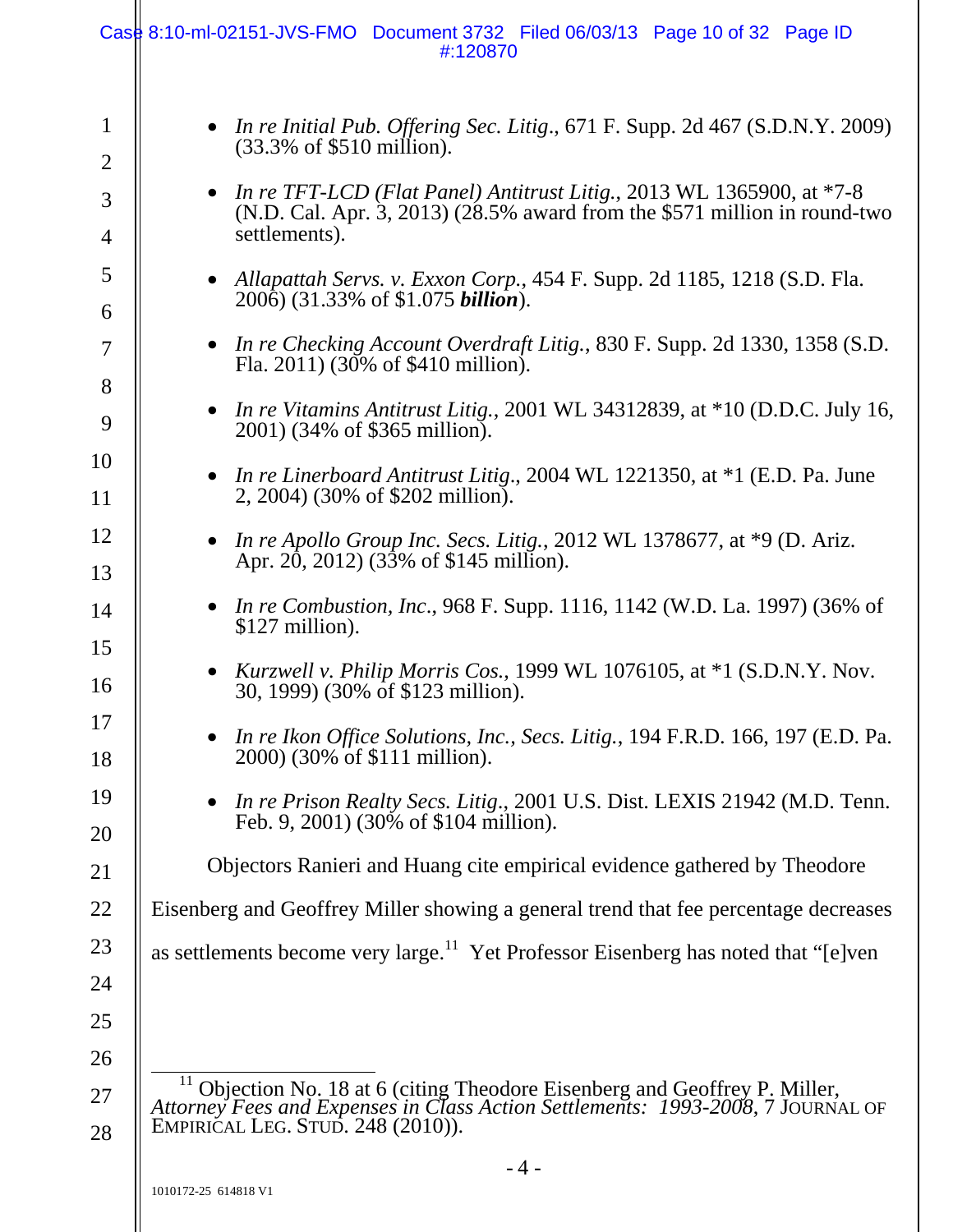#### Case 8:10-ml-02151-JVS-FMO Document 3732 Filed 06/03/13 Page 11 of 32 Page ID #:120871

| $\mathbf{1}$        |                                                                                                                                                                                |  |  |
|---------------------|--------------------------------------------------------------------------------------------------------------------------------------------------------------------------------|--|--|
| $\overline{c}$      | in 'mega-cases' (settlements in the hundreds of millions of dollars), fees of 25-30%                                                                                           |  |  |
| 3                   | of the class recovery are observed." $12$                                                                                                                                      |  |  |
|                     | Courts and commentators have rightly criticized the notion that fees should                                                                                                    |  |  |
| $\overline{4}$<br>5 | decrease as the size of the settlement increases. <sup>13</sup> For example, in Allapattah Servs.,                                                                             |  |  |
| 6                   | <i>Inc. v. Exxon Corp.</i> , the court awarded fees of 31.33% of the \$1.06 billion settlement                                                                                 |  |  |
| $\overline{7}$      | fund and held that decreasing a fee percentage solely in light of a large settlement                                                                                           |  |  |
| 8                   | is <i>antithetical</i> to the percentage of the recovery method                                                                                                                |  |  |
| 9                   | adopted by the Eleventh Circuit in Camden, the whole<br>purpose of which is to align the interests of Class Counsel                                                            |  |  |
| 10                  | and the Class by rewarding counsel in proportion to the<br>result obtained. By not rewarding Class Counsel for the                                                             |  |  |
| 11                  | additional work necessary to achieve a better outcome for                                                                                                                      |  |  |
| 12                  | the class, the sliding scale approach creates the perverse<br>incentive for Class Counsel to settle too early for too<br>little. <sup>[14]</sup>                               |  |  |
| 13                  |                                                                                                                                                                                |  |  |
| 14                  | Professor Fitzpatrick also highlights the "obviously perverse" incentives                                                                                                      |  |  |
| 15                  | created by an increase-decrease rule:                                                                                                                                          |  |  |
| 16                  | Consider the following example: if courts award class                                                                                                                          |  |  |
| 17                  | action attorneys 30% of settlements if they are under \$100<br>million but only 20% of settlements if they are over \$100                                                      |  |  |
| 18                  | million, then rational class action attorneys will prefer to<br>settle cases for \$90 million (i.e., a \$27 million fee award)                                                 |  |  |
| 19                  | than \$125 million ( <i>i.e.</i> , a \$25 million award). Such                                                                                                                 |  |  |
| 20                  | incentives are obviously perverse. <sup>[15]</sup>                                                                                                                             |  |  |
| 21                  | <sup>12</sup> Declaration of Professor Geoffrey Miller, In re Checking Account Overdraft                                                                                       |  |  |
| 22                  | Litig., No. 1:09-md-02036-JLK, Dkt. No. 1885-9 (S.D. Fla. Sept. 16, 2011) (citing<br>cases) (emphasis added) (see Ex. E to the Declaration of Steve W. Berman in               |  |  |
| 23                  | Support of Plaintiffs' Réply Memorandum in Support of Plaintiffs' Motion for Final<br>Approval of Class Action Settlement and Plaintiffs' Motion for an Award of               |  |  |
| 24                  | Attorneys' Fees, Reimbursement of Expenses, and Compensation to the Named<br>Plaintiffs ("Berman Reply Decl.")).                                                               |  |  |
| 25                  | 13<br>See, e.g., In re Cendant Corp. Litig., 264 F.3d 201 (3d Cir. 2001).                                                                                                      |  |  |
| 26                  | <sup>14</sup> 454 F. Supp. 2d at 1213 (emphasis added) (citation omitted); see also Williams v. GE Capital Auto Lease, 1995 U.S. Dist. LEXIS 19179, at *32 (N.D. III. Dec. 19, |  |  |
| 27                  | 1995) ("Without significant counsel fees to encourage the pursuit of these claims, the public policy to induce compliance with the law would be disserved.").                  |  |  |
| 28                  | <sup>15</sup> Fitzpatrick Decl., $\P$ 23.                                                                                                                                      |  |  |
|                     | $-5-$                                                                                                                                                                          |  |  |
|                     | 1010172-25 614818 V1                                                                                                                                                           |  |  |
|                     |                                                                                                                                                                                |  |  |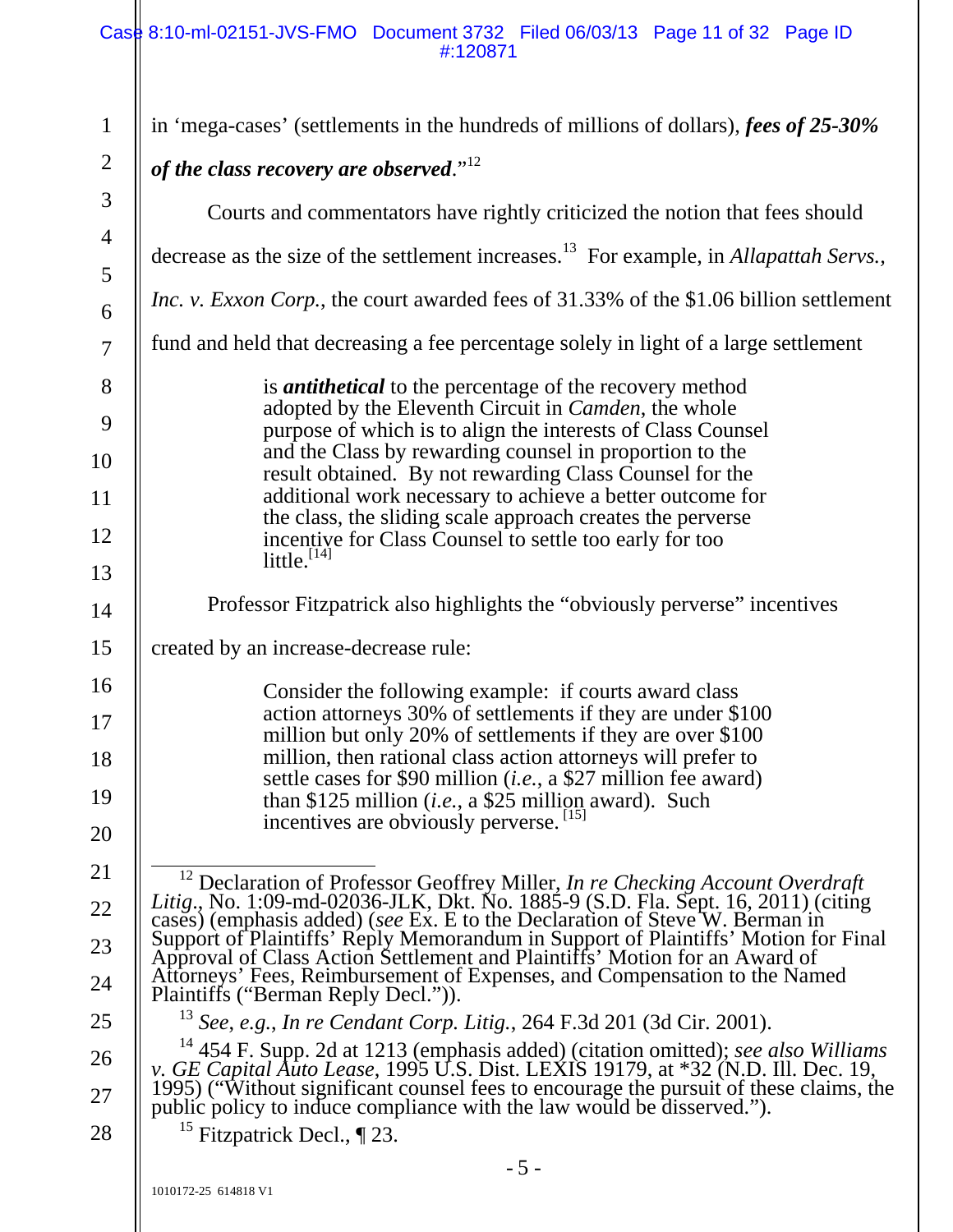#### Case 8:10-ml-02151-JVS-FMO Document 3732 Filed 06/03/13 Page 12 of 32 Page ID #:120872

Invoking the deterrence of wrongdoing rationale of the class action device, Professor Fitzpatrick argues that class attorneys must be given sufficient incentives to pursue cases and that "these incentives are blunted for the very cases offering the greatest deterrence (*i.e.*, larger cases) when courts award lower fee percentages as settlements become larger."<sup>16</sup>

Applying the multi-factor, holistic approach demanded by the Ninth Circuit in *Vizcaino* and other cases, it is clear that the attorneys' fee request is reasonable. With respect to the results achieved, the \$500 million in cash that will be distributed to the Class reflects substantial percentages of recoverable damages (42% for the Alleged Diminished Value Fund and 25% for the Cash-in-Lieu-of-BOS Fund); over 3.5 million Class Members will be eligible to have BOS installed, an important safety enhancement that, when reduced to monetary terms, is valued at almost \$400 million; all Class Members who currently own their Subject Vehicles will have five critical vehicle parts covered for up to 10 years or 150,000 miles under the Customer Support Program ("CSP"), which is a benefit conservatively valued at \$475 million; and all Class Members will benefit from the \$30 million initial contribution to the Automobile Safety Research and Education Fund.

1

2

3

4

5

6

7

8

9

10

11

12

13

14

15

16

17

Other factors support the requested fee. As demonstrated by the NASA and NHTSA investigations, this Court's rulings on multiple motions, the sheer number of motions filed, documents produced, number of depositions taken, and the length of the docket, the litigation has been extraordinarily risky and complex. Any number of issues highlighted in Plaintiffs' opening brief<sup>17</sup> could still spell the death knell for

 $\overline{16}$  *Id.* 

<sup>17</sup> *See* Opening Br. at 12.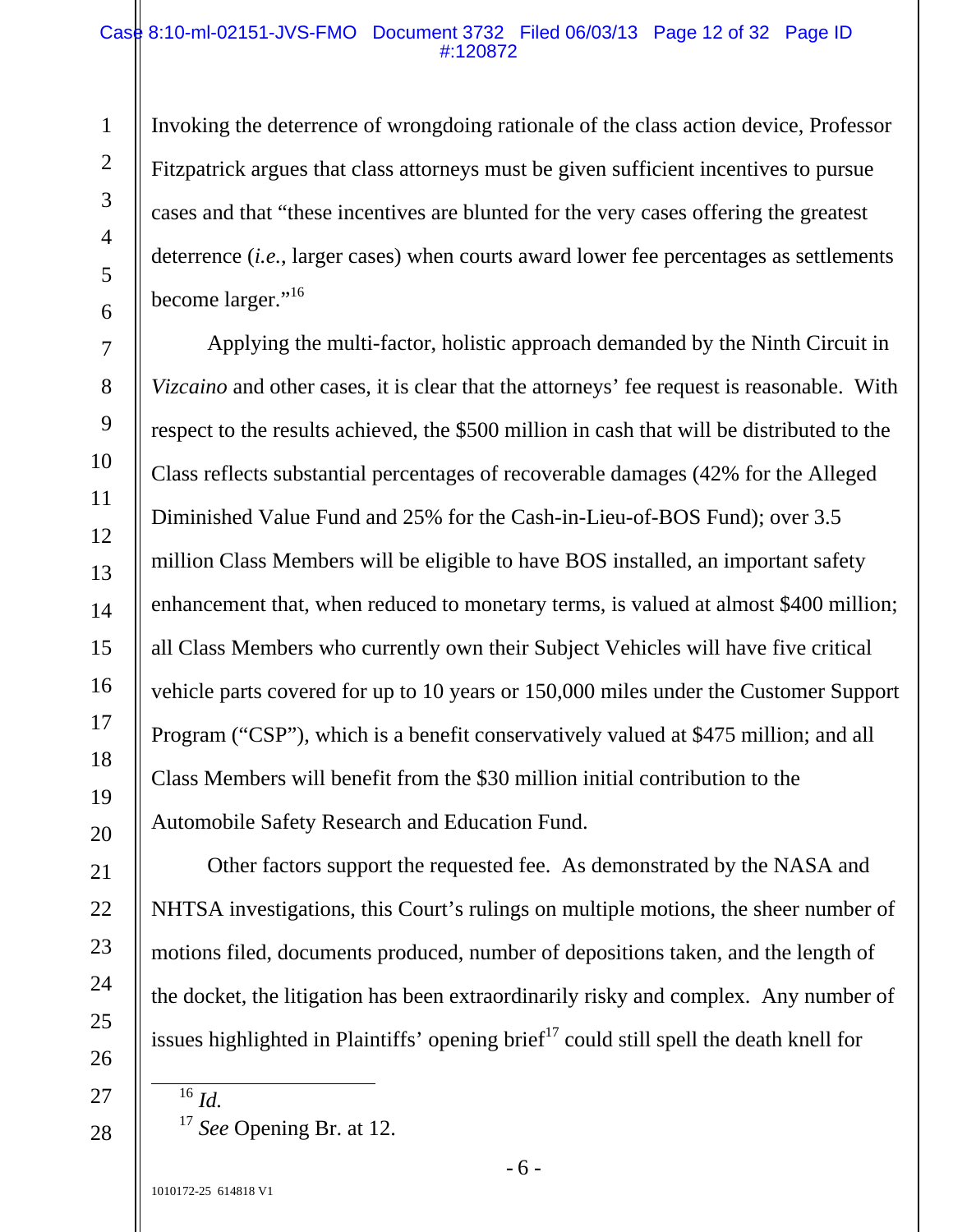#### Case 8:10-ml-02151-JVS-FMO Document 3732 Filed 06/03/13 Page 13 of 32 Page ID #:120873

Plaintiffs' case if the Settlement is not approved. And this is not a case where a quick settlement was reached. To the contrary, the litigation has been prosecuted for over three-and-a-half years, longer than the average and median times to reach class action settlements.<sup>18</sup>

Further, and unlike many cases cited by objectors where the percentage fee requested would have resulted in high lodestar multipliers,  $19$  the 2.87 multiplier here is quite reasonable. It also compares favorability to the 3.65 multiplier approved by the Ninth Circuit in *Vizcaino*<sup>20</sup> and is below the "the 3-4 range [that is] common in lodestar awards for lengthy and complex class action litigation."<sup>21</sup>

Whether viewed as 12.3% of the total value of the Settlement or 26.4% of the cash components, the requested fee is more than reasonable under the foregoing authorities and the specific circumstances of this case. Certainly, the results achieved do not warrant a fee as low as the 4% or 7%, as some objectors advocate.<sup>22</sup> The Court should reject demands that the fee be lowered only because Plaintiffs and their counsel achieved a tremendous result for the Class.

<sup>18</sup> Fitzpatrick Decl.,  $\P$  15.

<sup>19</sup> See, e.g., Wal-Mart Stores, Inc. v. Visa U.S.A., Inc., 396 F.3d 96, 123 (2d Cir. 2005) (affirming fee award of over \$220 million with a resulting lodestar multiplier of 3.5 in case where the district court rejected c

<sup>20</sup> *See* 290 F.3d at 1051.

<sup>21</sup> Van Vranken v. Atlantic Richfield Co., 901 F. Supp. 294, 298 (N.D. Cal. 1995); see also In re Rite Aid Corp. Sec. Litig., 146 F. Supp. 2d 706 (E.D. Pa. 2001) (finding multipliers of 4.5-8.5 within the reasonable rang

<sup>22</sup> *See* Objection Nos. 18, 64.

1

2

3

4

5

6

7

8

9

10

11

12

13

14

15

16

17

18

19

20

21

22

23

24

25

26

27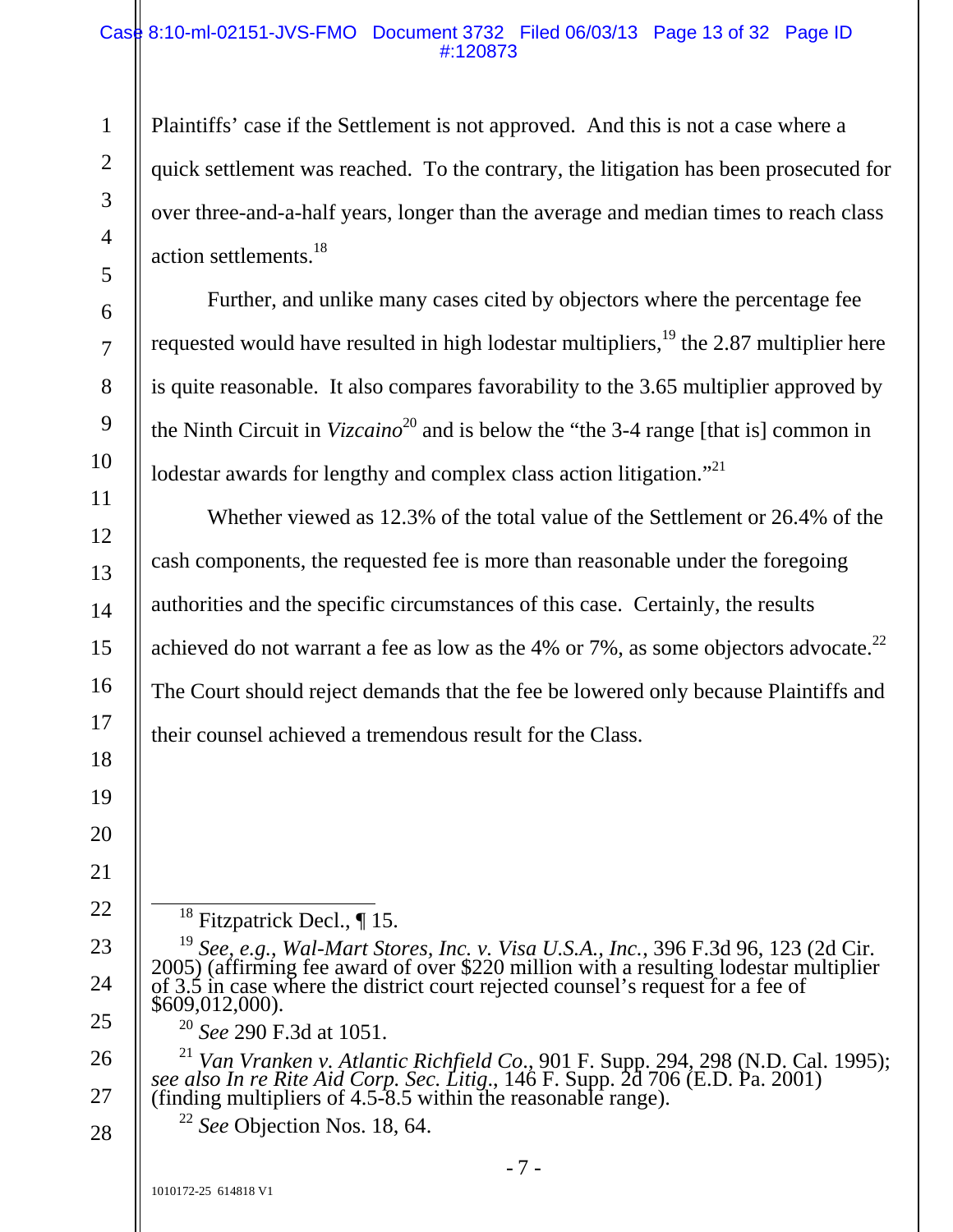# 2

3

4

5

6

7

8

9

10

11

12

13

14

15

16

17

18

19

20

21

22

23

24

25

1

# **B. The Non-Economic Aspects of the Settlement are Appropriately Valued and Considered**

Several objectors assert that the non-cash aspects of the Settlement should not be considered at all in determining the Settlement's value for purposes of evaluating the fee request or should not be accorded the value that Plaintiffs assign.<sup>23</sup> These objections are easily rejected.

The Ninth Circuit mandates that, if non-cash benefits can be reasonably valued, they should be considered in determining the value of the settlement.<sup>24</sup> That is certainly the case here, where non-cash benefits of substantial value are being provided through BOS installation and operation of the CSP.

The BOS to be installed as part of the Settlement will automatically reduce engine power when the brake pedal and the accelerator pedal are applied simultaneously under certain driving conditions, thereby providing an important safety enhancement.<sup>25</sup> Reduced to monetary terms, the BOS benefit provides an aggregate value to the Class of \$399,334,685 based on an average retail cost of \$111.50 to have the BOS installed if Class Members were to pay for it themselves

<sup>23</sup> *See* Objection Nos. 5, 21, 46, 65, 66, 67.

<sup>&</sup>lt;sup>24</sup> Staton v. Boeing Co., 327 F.3d 938, 973-74 (9th Cir. 2003) (value of non-<br>monetary benefits may be considered as part of the value of a common fund for<br>purposes of applying the percentage method of determining fees i (9th Cir. 1998) (same).

<sup>26</sup>  27 28 <sup>25</sup> See, e.g., NHTSA Notice of Proposed Rulemaking, 73 Fed. Reg. 22638, 22639 (April 16, 2012) ("We believe brake-throttle override would prevent most crashes where a stuck or trapped accelerator pedal was to blame becau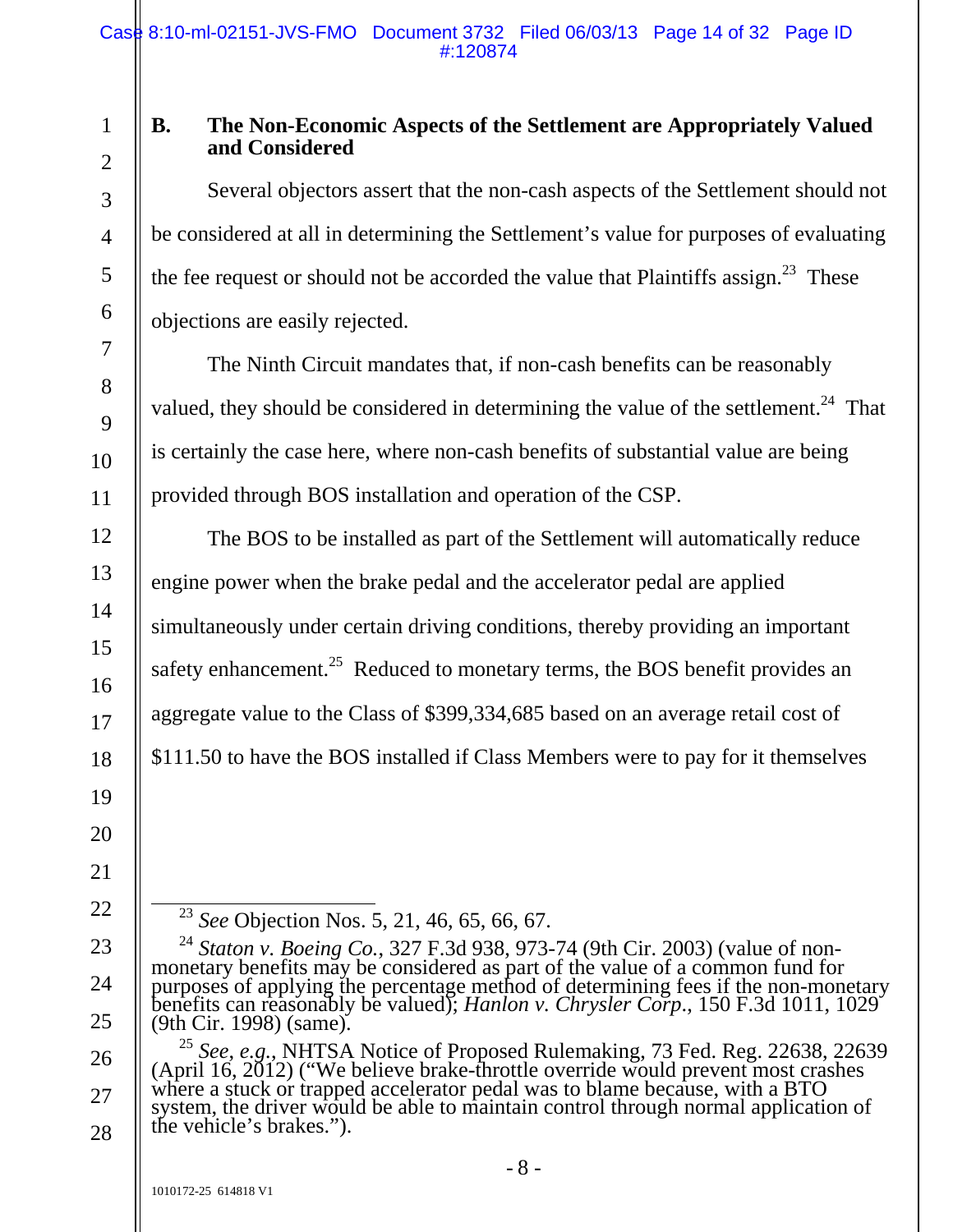#### Case 8:10-ml-02151-JVS-FMO Document 3732 Filed 06/03/13 Page 15 of 32 Page ID #:120875

outside the Settlement.<sup>26</sup> No objector presents any expert or other testimony challenging this valuation.

Objectors Bandas and Serafino state that \$111.50 is the price that Toyota would charge for the BOS installation and is not a retail valuation.<sup>27</sup> This is false, as it is the average price that independent dealers selling a variety of automobile brands would charge, thereby establishing the retail value of the benefit.<sup>28</sup> These same objectors, in addition to Objectors Howell and Morrison, $^{29}$  also contend that the BOS installation benefit is illusory because Toyota was already offering it outside of the Settlement. This assertion is also incorrect. Toyota is offering to install BOS on approximately 3,031,477 Subject Vehicles that have not previously been offered BOS, and BOS will be installed on these vehicles only if the Settlement is approved.

Turning to the CSP, approximately 16,145,000 Subject Vehicles will be eligible for this benefit. By estimating the market price for hypothetical extended service contracts that are equivalent to the CSP's benefits for each model year, Plaintiffs' valuation expert, Kirk Kleckner, has concluded that the CSP provides an aggregate benefit to the Class of approximately \$475,000,000.<sup>30</sup> No objector presents any expert or other testimony challenging this valuation.

Nonetheless, Objectors Neumann, Howell, and Morrison complain that the CSP has no value because Toyota cannot be trusted to exercise discretion in deciding

- <sup>26</sup> Declaration of Michael Bonne Regarding the Retail Cost of Installing a Brake Override on Subject Vehicles (Dkt. No. 3557) ("Bonne Decl."),  $\P$  10.
	- $27$  Objection Nos. 5 and 67 at 6.
	- $^{28}$  Bonne Decl., ¶ 8.
	- <sup>29</sup> *See* Objection No. 66 at 5.
- <sup>30</sup> Declaration of Kirk D. Kleckner Regarding Valuation of Customer Support Program (Dkt. No. 3558) ("Kleckner Decl."),  $\P\P$  8-11.

1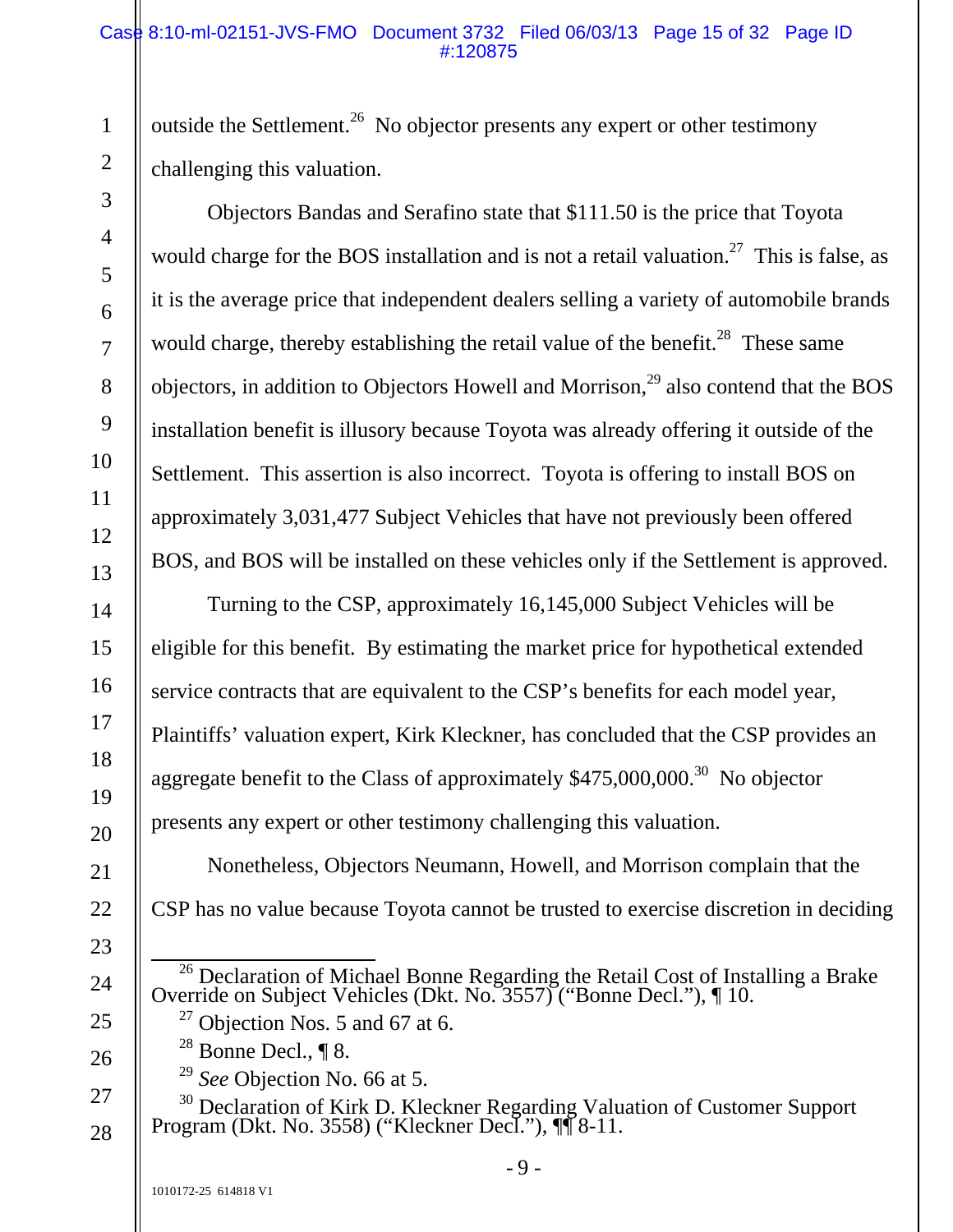#### Case 8:10-ml-02151-JVS-FMO Document 3732 Filed 06/03/13 Page 16 of 32 Page ID #:120876

whether the coverage afforded by the CSP will be provided to a particular future claimant,<sup>31</sup> and Objector Guerriero contends that the CSP has "zero" value until it can be determined – at the end of the CSP coverage period for all vehicles – how many Class Members actually sought the coverage.<sup>32</sup> Both positions are obviously incorrect. Courts frequently approve class action settlements providing extended warranty programs and, in doing so, find that such programs result in substantial benefits to the class.  $33$ 

The aggregate monetary benefits provided by the BOS installation and CSP components of the Settlement have been reasonably valued by experts in opinions that remain unrebutted.<sup>34</sup> These objections should be rejected, and the value to the Class of the BOS installation program and CSP should be considered in evaluating the reasonableness of the fee request.

# **C. The Lodestar Multiplier is Reasonable, and There Should Be No Lodestar Audit**

As described in Plaintiffs' opening brief, the fee requested would result in a

lodestar multiplier of 2.87, which is at the low-to-median end of the range of

multipliers that courts regularly approve as fair and reasonable.<sup>35</sup> Plaintiffs' reported

- $31$  Objection No. 46 at 2; Objection No. 66 at 6-7.
- $32$  Objection No. 65 at 16-18

27 28 <sup>35</sup> *See*, *e.g.*, *Vizcaino*, 290 F.3d at 1051-52 (affirming fee award where the lodestar multiplier was 3.65 and including table of common multipliers); *Steiner v. American Broad. Co.*, 248 Fed. Appx. 780, 783 (9th Cir. 2007) (affirming fee award where the lodestar multiplier was 3.65); *Kakani v. Oracle Corp.*, 2007 U.S. Dist.

1

2

3

4

5

6

7

8

9

10

11

12

13

14

15

16

17

18

19

20

21

22

23

24

25

<sup>&</sup>lt;sup>33</sup> See, e.g., In re Sony Corp. SXRD Rear Projection TV Mktg., Sales Practices & Prods. Liab. Litig., 2010 U.S. Dist. LEXIS 87643, at \*26-27, \*31-34 (S.D.N.Y. Aug. 24, 2010); Vaughn v. American Honda Motor Co., 627 F. Su (E.D. Pa. 2003).

 $34$  Objection No. 21 states that the only economic benefit to the Class is \$250,000,000, but this objector fails to explain his rationale.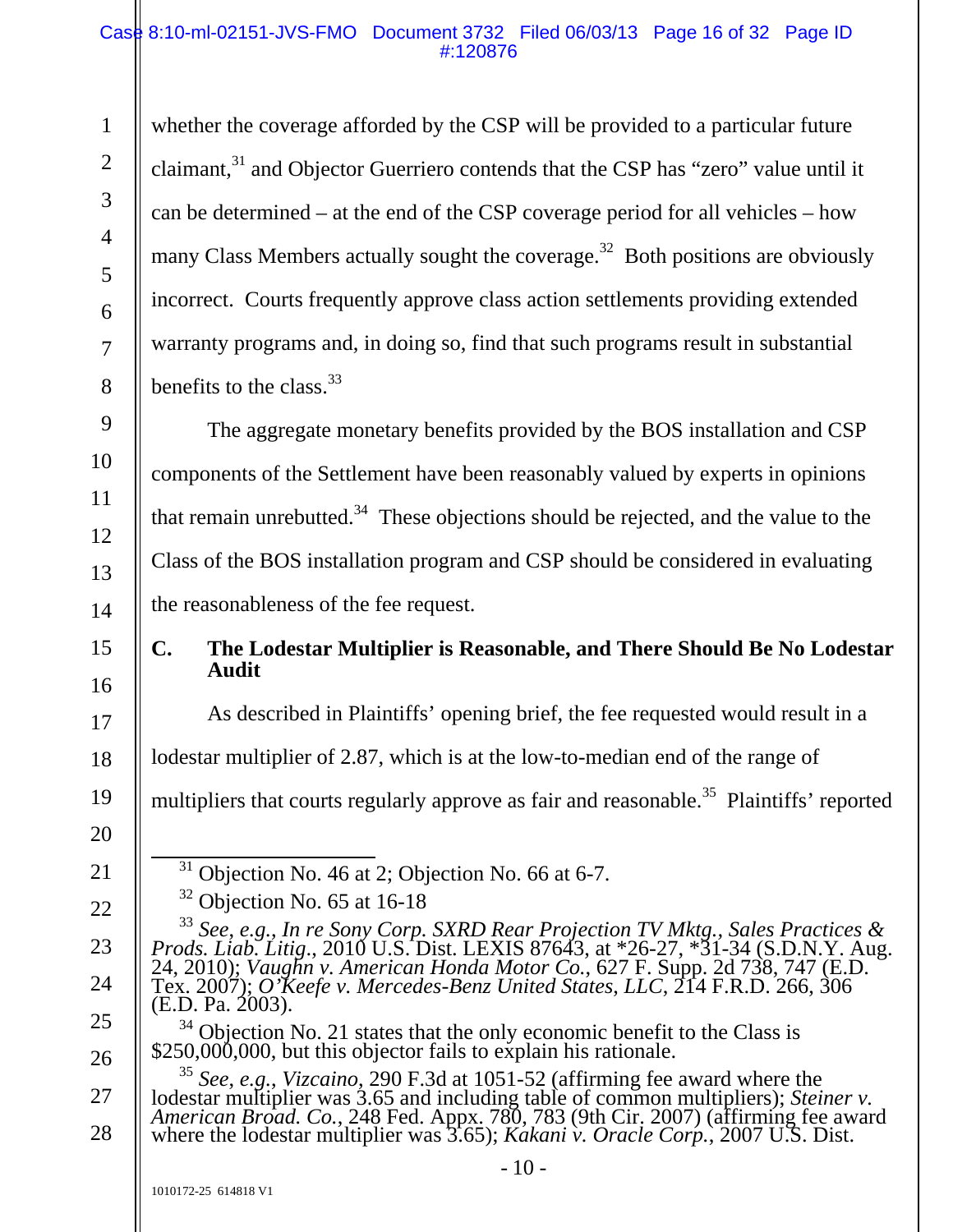#### Case 8:10-ml-02151-JVS-FMO Document 3732 Filed 06/03/13 Page 17 of 32 Page ID #:120877

lodestar of \$69,706,936 is unaudited but is based on detailed time reporting from participating counsel submitted to the Court by sworn declaration consistent with the Court's order relating to time and expenses.<sup>36</sup> And the lodestar continues to increase, and the multiplier continues to decrease, as counsel continue working on obtaining final approval, responding to objections, and handling a plethora of routine settlement administration issues that arise almost daily.

Objectors Bandas and Serafino contend that a 2.87 multiplier is excessive.37 But they provide no analysis of the work done in the case and the risks taken and fail to account for those many cases demonstrating that a multiplier of 2.87 is at the lowto-median end of the range of multipliers that courts regularly approve as fair and reasonable.

Two objectors demand that the Court appoint an auditor or Special Master to audit all of Plaintiffs' counsels' time and expense records.<sup>38</sup> One objector demands that he be given direct access to these materials.<sup>39</sup> These demands should be rejected, because the lodestar cross-check is not intended to result in satellite fee litigation.<sup>40</sup> The "second major litigation" that these objectors wish to pursue would

 LEXIS 95496, at \*11 (N.D. Cal. Dec. 21, 2007) (summarizing *Vizcaino* table to conclude that a 1.0 to 4.0 multiplier is "typically awarded in common-fund cases");<br>In re Critical Path, Inc. Secs. Litig., 2002 U.S. Dist. LEXIS 26399, at \*32-33 (N.D.<br>Cal. June 18, 2002) (3.2-3.7 multiplier in a case tha

- <sup>36</sup> Opening Br. at 22-23; Opening Br. Appendix A; Berman Decl.,  $\P\P$  129-35; Order Re Time and Expense Reporting for Plaintiffs' Counsel (Dkt. No. 483).
	- <sup>37</sup> *See* Objection Nos. 5, 67 at 11-12.
	- <sup>38</sup> *See* Objection Nos. 9, 18.
	- $39$  Objection No. 15, ¶ 5.

<sup>40</sup> *See*, *e.g*., *Hensley v. Eckerhart*, 461 U.S. 424, 437 (1983) (holding that a request for attorneys' fees should not result in a "second major litigation").

1

2

3

4

5

6

7

8

9

10

11

12

13

14

15

16

17

18

19

20

21

22

23

24

25

26

27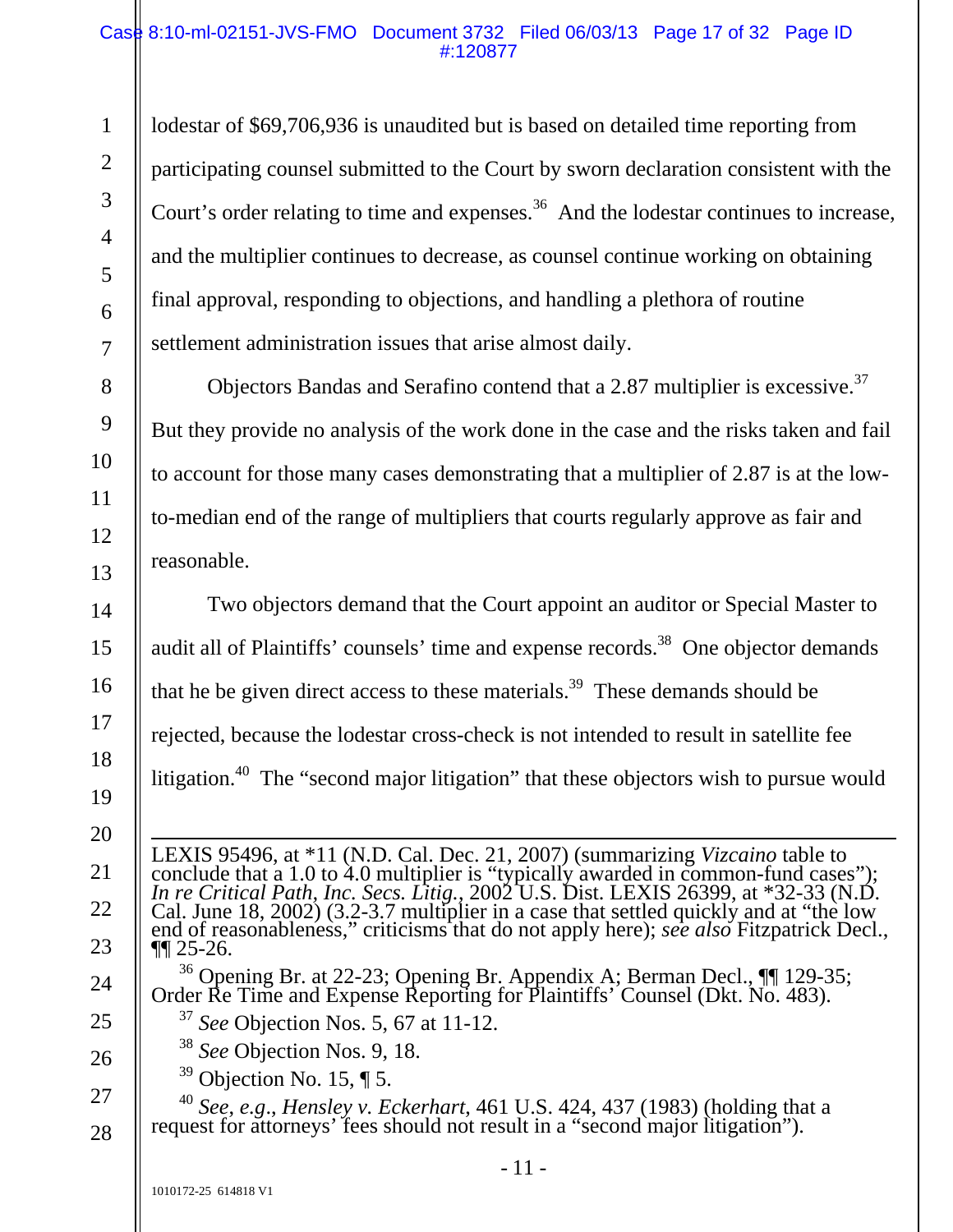#### Case 8:10-ml-02151-JVS-FMO Document 3732 Filed 06/03/13 Page 18 of 32 Page ID #:120878

1 2 3 4 5 6 7 8 9 10 11 12 13 14 undermine a principal advantage of the percentage-of-the-recovery approach, to wit, decreasing the burden imposed on courts by eliminating a detailed and timeconsuming lodestar analysis and assuring that the beneficiaries do not experience undue delay in receiving their share of the settlement.<sup>41</sup> Consequently, courts hold that, when used as a cross-check, the lodestar calculation can be based on time and expense summaries in lieu of detailed records.<sup>42</sup> In other words, the Court's inquiry into the lodestar is not as focused and detailed as it would otherwise be for an award primarily determined under a lodestar method. This "spot check" lodestar inquiry is consistent with the percentage-of-the-recovery's goal of focusing on the benefit conferred on the class and not on a complex and time-consuming "review [of] the time records of a multitude of attorneys in order to determine the necessity and reasonableness of every hour expended  $\dots$ ."<sup>43</sup>

# **D. The Extraordinary Amount of Work and Risk Associated with This Litigation Support the Requested Fee**

Objectors Howell and Morrison, incredibly, assert that Plaintiffs did little work in the litigation and that the case was not risky. They state that "[t]his case is most obviously unique for how quickly Toyota settled the case"; that there was "limited dispositive motion practice"; the case was not complex because Plaintiffs just "piggyback[ed]" off of NHTSA, which did all of the "heavy lifting;" and that counsel assumed only "modest risk" because Toyota "essentially admitted liability"

15

16

17

18

19

20

21

22

23

24

25

26

27

 <sup>41</sup> *See, e.g.*, *Gerstein v. Micron Tech., Inc*., 1993 U.S. Dist. LEXIS 21215, at \*14 (D. Idaho Sept. 10, 1993); *see also* Fitzpatrick Decl., ¶¶ 10-11.

<sup>42</sup> *See*, *e.g*., *In re Prudential Ins. Co. of Am. Sales Practices Litig. Agent Actions*, 148 F.3d 283, 332 n.107 (3d Cir. 1998).

<sup>&</sup>lt;sup>43</sup> In re Thirteen Appeals Arising out of the San Juan Dupont Plaza Hotel Fire *Litig.*, 56 F.3d 295, 307 (1st Cir. 1995) (quoting *Camden I Condo. Ass'n, Inc. v. Dunkle*, 946 F.2d 768, 774 (11th Cir. 1991)).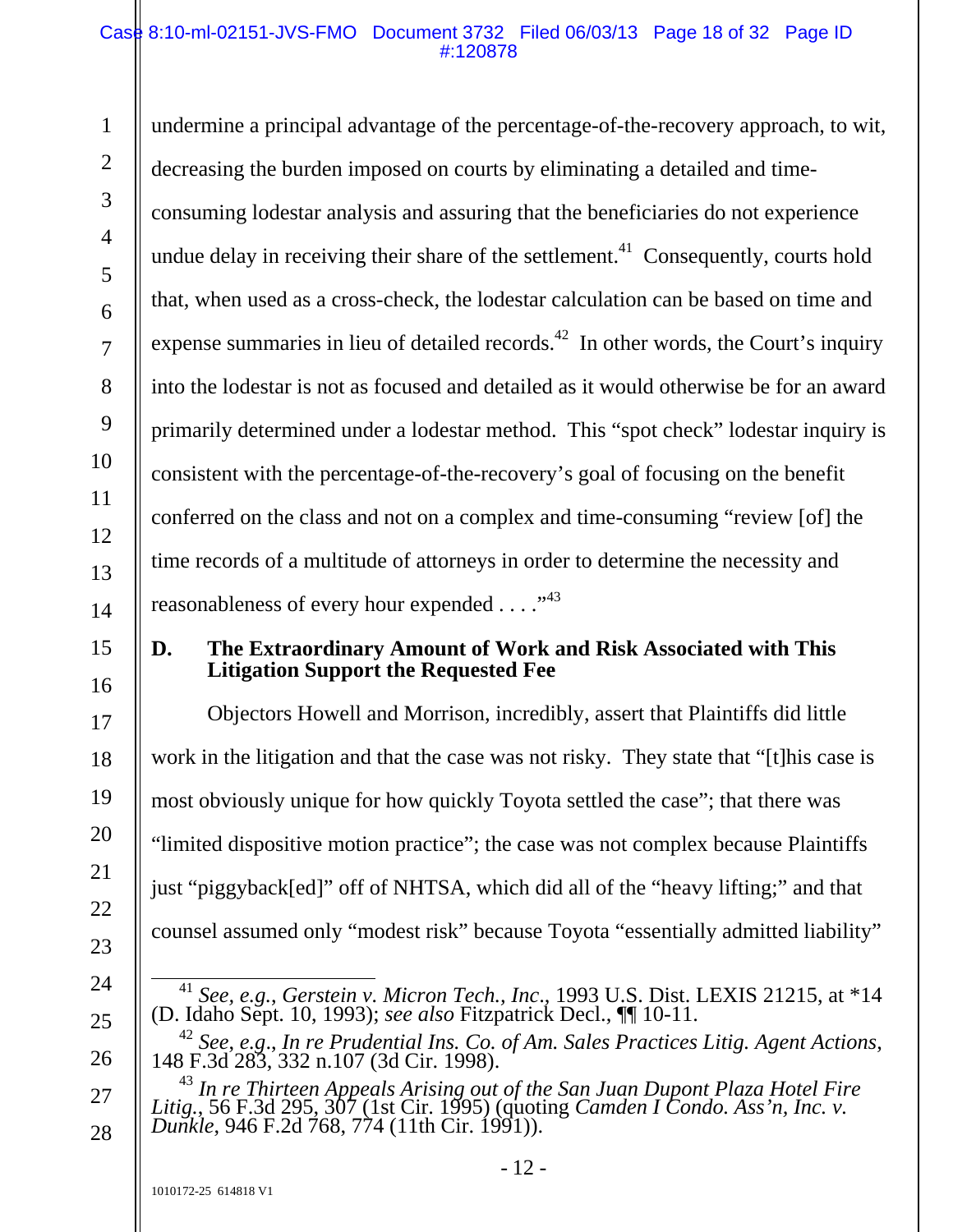#### Case 8:10-ml-02151-JVS-FMO Document 3732 Filed 06/03/13 Page 19 of 32 Page ID #:120879

and engaged in recalls.<sup>44</sup> What is most obvious is that these assertions are so factually incorrect that the objection should be considered completely frivolous and harassing.

The factual record clearly demonstrates the tremendous effort that went into litigating this case and the extraordinary risk that Plaintiffs and their counsel faced (and still face). The case began in November of 2009. The proposed Settlement was reached three-and-one-half years later, longer than usual. The average and median times in which settlements were reached in consumer class actions are under three years, and the average and median times to reach settlement in all cases were slightly over three years.<sup>45</sup> So much for the assertion that Toyota settled the case quickly.

The claim that Toyota "essentially admitted liability" is equally fatuous. Toyota continues to deny that its vehicles suffer from any defects, that it engaged in any wrongful conduct or violated any law, and that any Plaintiff and Class Member has been damaged. Moreover, Toyota's litigation strategy was nothing short of scorched earth. It spared no expense in its efforts to fight discovery and defeat Plaintiffs' claims. Toyota filed three rounds of dismissal motions and two appeals (which are still pending) and fought discovery almost every step of the way.

The work done by Plaintiffs and their counsel, in part, reflects Toyota's intransigence. The metrics demonstrating the enormous efforts expended by all parties are clear:

 *Written discovery*: Plaintiffs served seven sets of requests for admissions, one set of contention interrogatories, 11 sets of regular interrogatories, and

 $44$  Objection No. 66 at 4, 8-9. <sup>45</sup> Fitzpatrick Decl.,  $\P$  15.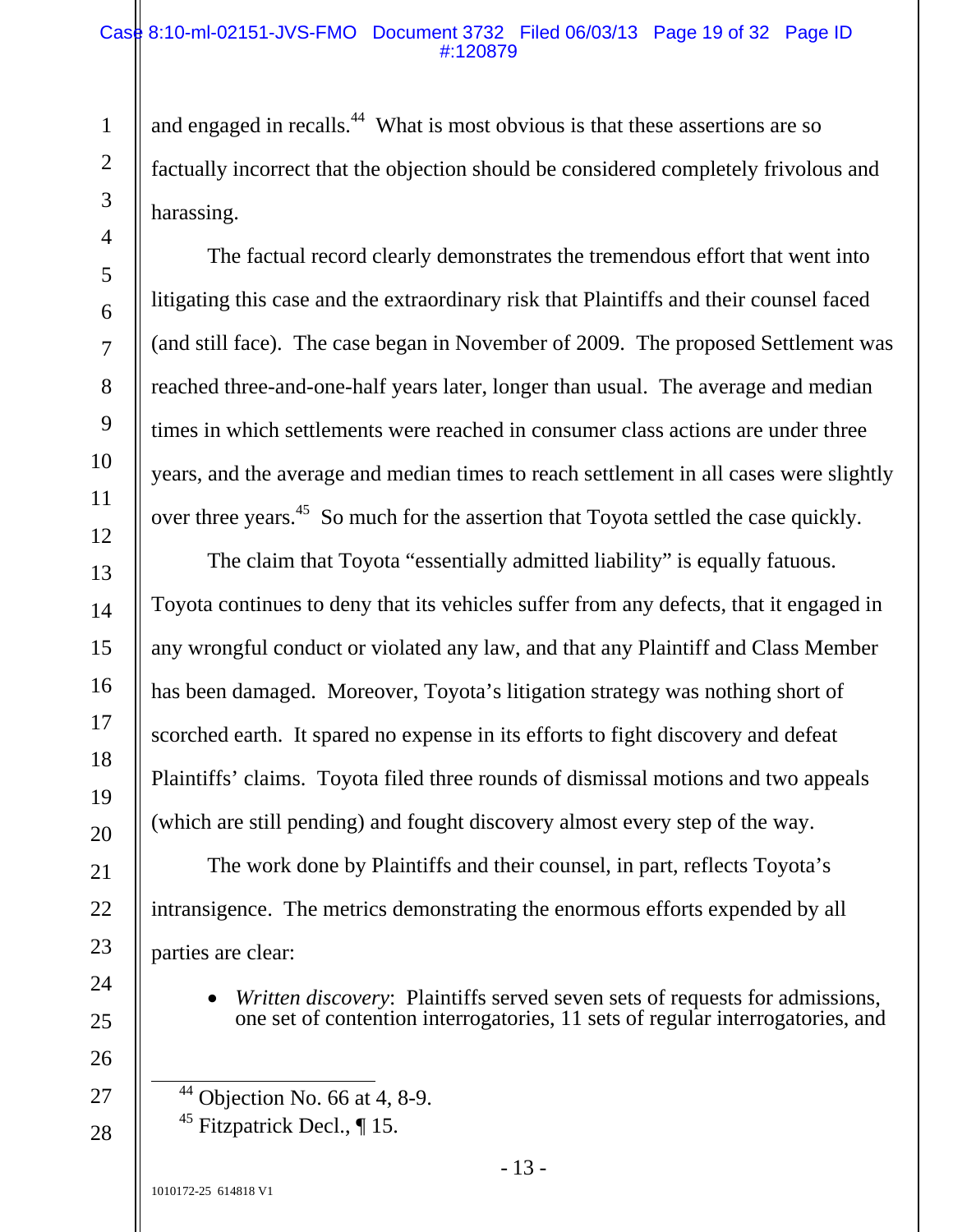|                                                       | Case 8:10-ml-02151-JVS-FMO Document 3732 Filed 06/03/13 Page 20 of 32 Page ID<br>#:120880                                                                                                                                                                                                                                                                                                                                                                                                                                                                                                                                                                                         |
|-------------------------------------------------------|-----------------------------------------------------------------------------------------------------------------------------------------------------------------------------------------------------------------------------------------------------------------------------------------------------------------------------------------------------------------------------------------------------------------------------------------------------------------------------------------------------------------------------------------------------------------------------------------------------------------------------------------------------------------------------------|
| $\mathbf{1}$<br>$\overline{2}$<br>3<br>$\overline{4}$ | 23 sets of requests for production. <sup>46</sup> Toyota served four sets of contention<br>interrogatories to 27 Plaintiffs, one general set of regular interrogatories to<br>all Plaintiffs, one set of regular interrogatories to 81 specific Plaintiffs,<br>three sets of requests for production, and one set of requests for<br>admissions. <sup>47</sup> Approximately 339 third-parties were served with<br>subpoenas. <sup>48</sup>                                                                                                                                                                                                                                       |
| 5<br>6<br>$\tau$<br>8<br>9<br>10                      | Document discovery: Documents were produced by the Toyota defendants<br>$\bullet$<br>and several third parties, including, but not limited to, NHTSA, Denso (a<br>part supplier partially owned by Toyota), the Toyota North American<br>Quality Advisory Panel, Exponent, and over 250 Toyota dealerships.<br>Toyota documents alone were produced from over 500 custodial and non-<br>custodial sources. <sup>49</sup> Plaintiffs' Class Counsel implemented a<br>comprehensive search and coding system to review and organize these<br>documents by issue. More than $2.3$ million documents were produced and<br>searched for relevance by attorney reviewers. <sup>50</sup> |
| 11<br>12<br>13                                        | ESI discovery: Toyota produced hundreds-of-thousands of records from<br>$\bullet$<br>structured databases, including customer complaints and warranty records<br>relating to unintended acceleration and used by Plaintiffs' statistical and<br>technical experts. <sup>51</sup> Toyota also produced the software source code for<br>certain engine control units, which was reviewed by Plaintiffs' experts. <sup>52</sup>                                                                                                                                                                                                                                                      |
| 14<br>15<br>16<br>17<br>18                            | <i>Expert discovery</i> : The parties engaged in extensive discovery of expert<br>witnesses, designating 43 primary and rebuttal experts. Plaintiffs' Class<br>Counsel designated 23 experts, who each produced at least one expert<br>report and, in some instances, multiple reports. Toyota disclosed 20<br>experts, most of whom produced expert reports. Many of these witnesses<br>were experts in highly complex and technical subject matters such as<br>software and electrical engineering. <sup>53</sup> Plaintiffs' Class Counsel spent<br>considerable time consulting with the technical and economic experts.                                                      |
| 19<br>20                                              | <i>Depositions:</i> 218 depositions were taken in this litigation. The deponents,<br>some of whom were deposed more than once, included Plaintiffs (38),                                                                                                                                                                                                                                                                                                                                                                                                                                                                                                                          |
| 21<br>22                                              | <sup>46</sup> Berman Declaration filed in support of Plaintiffs' opening brief (Dkt. No. 3565)<br>("Berman Decl."), ¶ 45.<br>$^{47}$ <i>Id.</i> , ¶ 46.                                                                                                                                                                                                                                                                                                                                                                                                                                                                                                                           |
| 23                                                    | $^{48}$ <i>Id.</i> , ¶ 47.                                                                                                                                                                                                                                                                                                                                                                                                                                                                                                                                                                                                                                                        |
| 24                                                    | <sup>49</sup> Id., $\P$ 48. Obtaining discovery from Toyota was difficult, necessitating a<br>blizzard of meet-and-confers and motions to compel. See id., [¶ 49-50, 69-70.                                                                                                                                                                                                                                                                                                                                                                                                                                                                                                       |
| 25<br>26                                              | $^{50}$ <i>Id.</i> , $\sqrt{\ }$ 52. Many of the documents produced were in Japanese and needed to be<br>translated. $Id., \P 53.$                                                                                                                                                                                                                                                                                                                                                                                                                                                                                                                                                |
| 27                                                    | $^{51}$ <i>Id.</i> , ¶ 55.<br>$52$ <i>Id.</i> , ¶ 57.                                                                                                                                                                                                                                                                                                                                                                                                                                                                                                                                                                                                                             |
| 28                                                    | $53$ <i>Id.</i> , <b>¶</b> 59-66.                                                                                                                                                                                                                                                                                                                                                                                                                                                                                                                                                                                                                                                 |
|                                                       | $-14-$                                                                                                                                                                                                                                                                                                                                                                                                                                                                                                                                                                                                                                                                            |
|                                                       | 1010172-25 614818 V1                                                                                                                                                                                                                                                                                                                                                                                                                                                                                                                                                                                                                                                              |

 $\frac{1}{2}$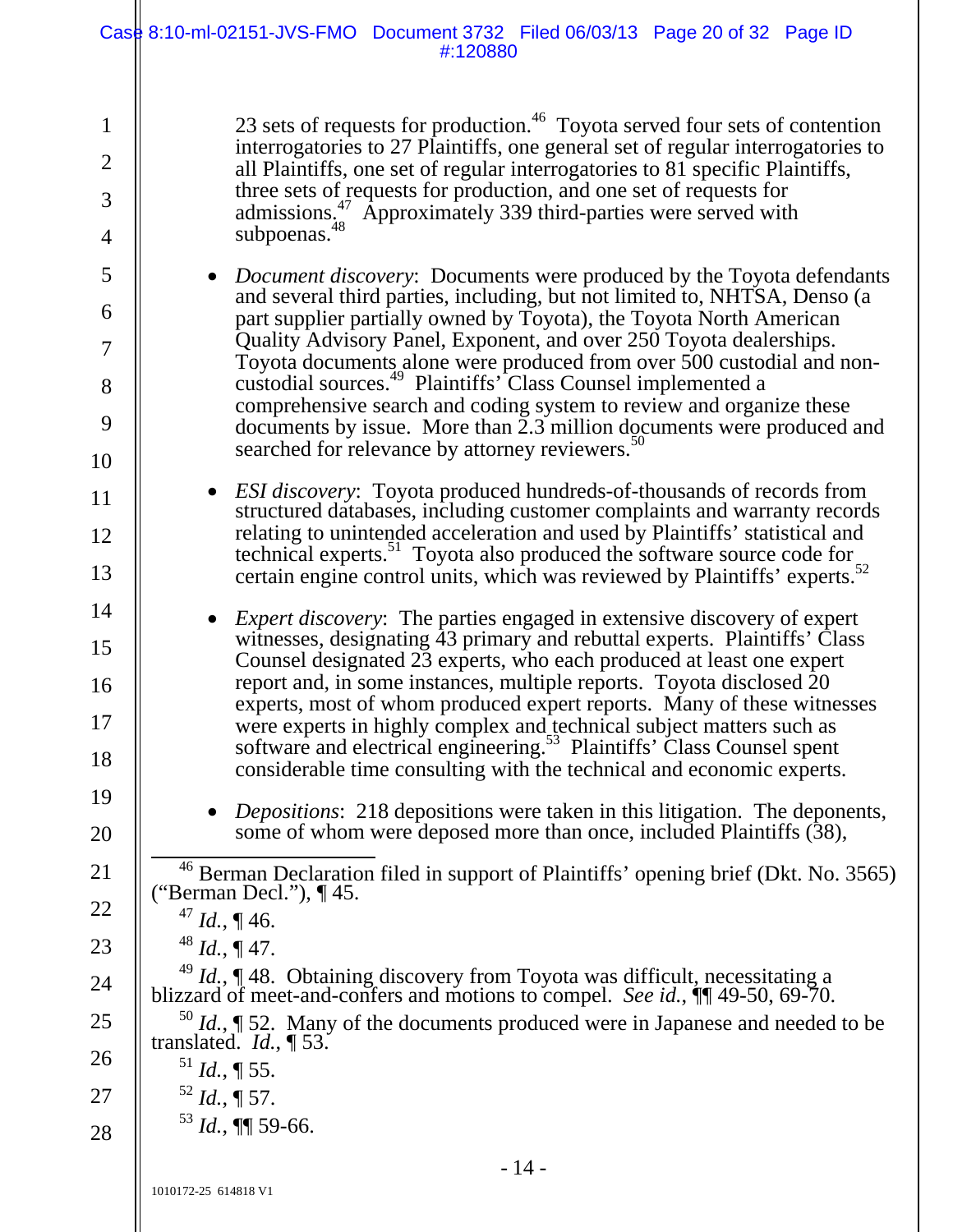|                                                            | Case 8:10-ml-02151-JVS-FMO Document 3732 Filed 06/03/13 Page 21 of 32 Page ID<br>#:120881                                                                                                                                                                                                                                                                                                                                                                                                                                                 |
|------------------------------------------------------------|-------------------------------------------------------------------------------------------------------------------------------------------------------------------------------------------------------------------------------------------------------------------------------------------------------------------------------------------------------------------------------------------------------------------------------------------------------------------------------------------------------------------------------------------|
| $\mathbf{1}$<br>$\overline{2}$<br>3<br>$\overline{4}$<br>5 | Toyota witnesses (86), third-party witnesses (4), absent class members who<br>had "other similar incidents," referred to as "OSIs" (28), and experts (35). <sup>54</sup><br><i>Tutorial:</i> In order to assist the Court with technical issues, the parties<br>$\bullet$<br>submitted extensive briefing regarding the proper scope, content, format,<br>and timing of a technical tutorial, which was held on December 9, 2011. <sup>55</sup><br>• Discovery motions: Over forty motions relating to discovery disputes were            |
| 6<br>$\tau$<br>8                                           | filed with the Court or Special Masters (and sometimes both).<br>And Plaintiffs hardly piggy-backed off NHTSA. Had they done so, this case<br>would have ended shortly after it began given NHTSA's conclusion that, in their                                                                                                                                                                                                                                                                                                             |
| 9                                                          | limited analysis of the ETCS, they could not find a specific software defect in the                                                                                                                                                                                                                                                                                                                                                                                                                                                       |
| 10<br>11                                                   | ETCS that explained the reports of UA in the NHTSA database. Plaintiffs retained<br>and paid a phalanx of technical experts who worked for years to determine whether                                                                                                                                                                                                                                                                                                                                                                     |
| 12<br>13                                                   | defects existed.                                                                                                                                                                                                                                                                                                                                                                                                                                                                                                                          |
| 14<br>15<br>16<br>17                                       | As to additional risks, they are legion. Below are just a few:<br>Standing: Toyota has appealed the Court's standing ruling, and if the<br>$\bullet$<br>Ninth Circuit rules that no Plaintiff or Class Member has standing to pursue<br>any claim unless the alleged defects actually manifested in UA in their<br>Subject Vehicles, the case will be gutted. The only Plaintiffs and Class<br>Members with standing to pursue claims will be those who actually<br>experienced a UA, who are but a small fraction of the total number of |
| 18<br>19<br>20<br>21<br>22                                 | Subject Vehicle owners.<br><i>Arbitration:</i> If Toyota wins its pending appeal of the Court's order denying<br>$\bullet$<br>arbitration, reversal will kill this litigation, forcing individual consumers to<br>file for arbitration, something that no individual Class Member could<br>afford to do given the enormous costs of marshaling the evidence necessary<br>to prove a claim against Toyota.                                                                                                                                 |
| 23<br>24<br>25                                             | <i>Preemption:</i> The Ninth Circuit or even the Supreme Court could reverse<br>$\bullet$<br>the Court's ruling finding no preemption, thereby derogating any and all<br>forms of injunctive and equitable relief sought by Plaintiffs. Gone would<br>be the BOS installation and Customer Support Program benefits that<br>Plaintiffs have garnered in the Settlement.                                                                                                                                                                   |
| 26<br>27<br>28                                             | $^{54}$ <i>Id.</i> , <b>¶</b> 63-64.<br>$^{55}$ <i>Id.</i> , $\P\P$ 71-72.<br>$^{56}$ <i>Id.</i> , ¶[ 69-70.<br>15                                                                                                                                                                                                                                                                                                                                                                                                                        |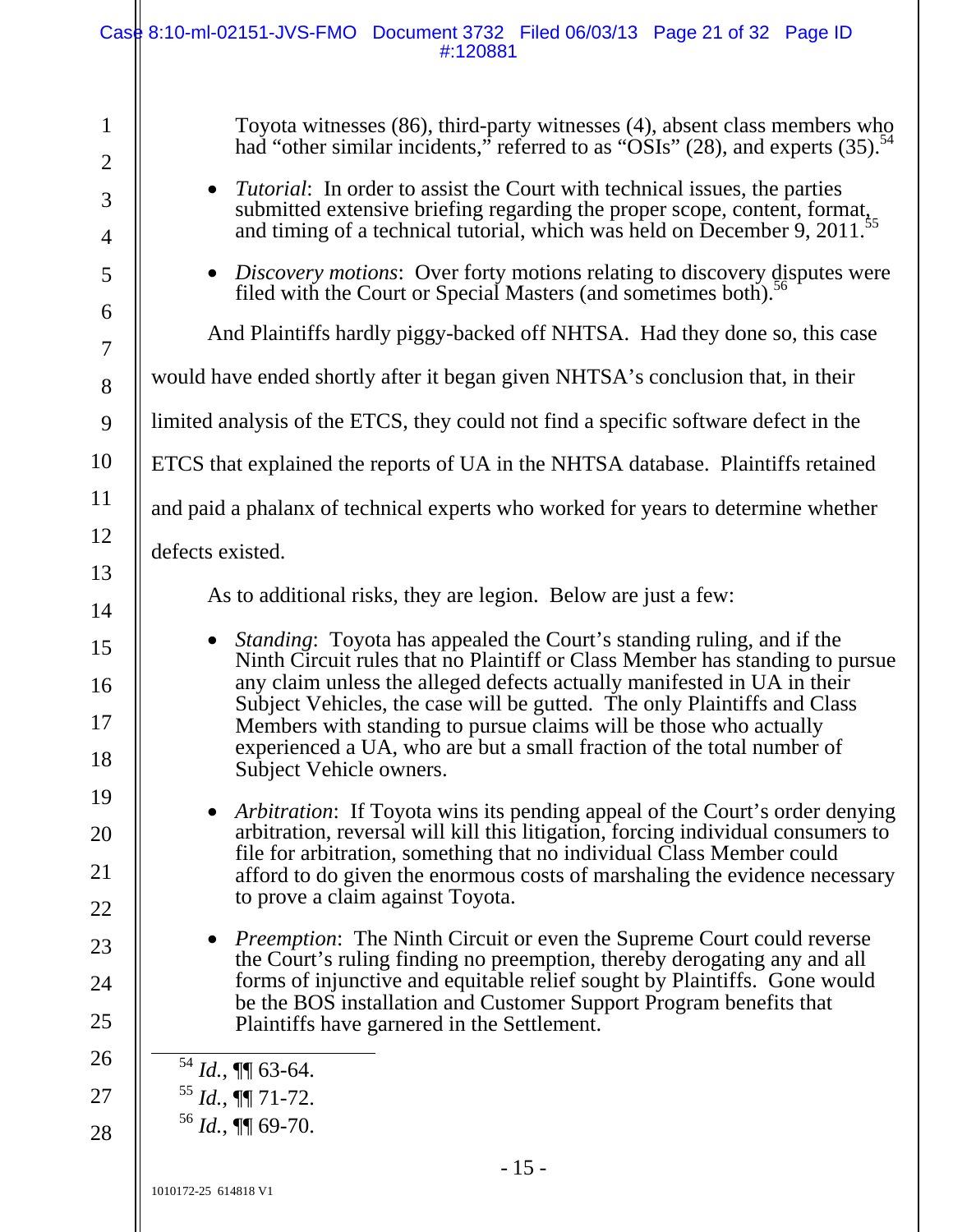|                                                            | Case 8:10-ml-02151-JVS-FMO Document 3732 Filed 06/03/13 Page 22 of 32 Page ID<br>#:120882                                                                                                                                                                                                                                                                                                                                                                                                                                                                                                                                                                                                                                                                                                  |  |  |
|------------------------------------------------------------|--------------------------------------------------------------------------------------------------------------------------------------------------------------------------------------------------------------------------------------------------------------------------------------------------------------------------------------------------------------------------------------------------------------------------------------------------------------------------------------------------------------------------------------------------------------------------------------------------------------------------------------------------------------------------------------------------------------------------------------------------------------------------------------------|--|--|
| $\mathbf{1}$<br>$\overline{2}$<br>3<br>$\overline{4}$<br>5 | • Aggregate damages: Defendants' experts hotly contested Plaintiffs'<br>expert's proof of aggregate damages, including assertions that price<br>variations unrelated to alleged UA cannot be separated on a class-wide<br>basis from alleged UA price impacts; the prices for some vehicles actually<br>appreciated during the so-called damage period; and no average or other<br>single measure of price effect can be used to determine impact for each and<br>every Class Member.                                                                                                                                                                                                                                                                                                      |  |  |
| 6<br>$\overline{7}$<br>8<br>9<br>10<br>11                  | • Bellwether and class certification risks: There is a substantial risk that the<br>Court would not certify classes for consumers in many states and that the<br>Court will ultimately find that common issues do not predominate for<br>issues encompassing defect identification, aggregate damages, and<br>exposure to advertising. If the bellwether trial were lost, the prospect of<br>Plaintiffs succeeding in the remaining states would be dim. And even if the<br>bellwether trial resulted in a partial or full verdict in favor of the bellwether<br>classes, Plaintiffs in other states would still have to prove their entitlement<br>to Rule 23 certification, and Toyota would undoubtedly and vigorously<br>contest each and every bellwether class certification motion. |  |  |
| 12                                                         | This case settled after the class certification motions were prepared (even if                                                                                                                                                                                                                                                                                                                                                                                                                                                                                                                                                                                                                                                                                                             |  |  |
| 13                                                         | not filed), shortly before the close of fact discovery and the filing of Fed. R. Evid.                                                                                                                                                                                                                                                                                                                                                                                                                                                                                                                                                                                                                                                                                                     |  |  |
| 14                                                         | 702 motions, after the initial round of expert discovery was completed, and before                                                                                                                                                                                                                                                                                                                                                                                                                                                                                                                                                                                                                                                                                                         |  |  |
| 15<br>16                                                   | the filing of summary judgment motions. Objectors Howell and Morrison offer no                                                                                                                                                                                                                                                                                                                                                                                                                                                                                                                                                                                                                                                                                                             |  |  |
| 17                                                         | evidence supporting their objection, and no rebuttal to the actual facts presented                                                                                                                                                                                                                                                                                                                                                                                                                                                                                                                                                                                                                                                                                                         |  |  |
| 18                                                         | above and in Plaintiffs' opening brief. The objection is frivolous.                                                                                                                                                                                                                                                                                                                                                                                                                                                                                                                                                                                                                                                                                                                        |  |  |
| 19<br>20                                                   | E.<br><b>Contributions Made to the Automobile Safety Research and Education</b><br><b>Fund Should Not Adversely Affect the Fee Award</b>                                                                                                                                                                                                                                                                                                                                                                                                                                                                                                                                                                                                                                                   |  |  |
| 21                                                         | A number of objectors believe that the Safety Research and Education Fund                                                                                                                                                                                                                                                                                                                                                                                                                                                                                                                                                                                                                                                                                                                  |  |  |
| 22                                                         | reflects adversely on Plaintiffs' fee request. Green Taxi believes that fees should be                                                                                                                                                                                                                                                                                                                                                                                                                                                                                                                                                                                                                                                                                                     |  |  |
| 23                                                         | reduced to some unspecified amount because of "the improper use of cy pres to                                                                                                                                                                                                                                                                                                                                                                                                                                                                                                                                                                                                                                                                                                              |  |  |
| 24                                                         | divert \$30 million" from the Class. <sup>57</sup> Objectors Roberts, Patel, and Collins contend                                                                                                                                                                                                                                                                                                                                                                                                                                                                                                                                                                                                                                                                                           |  |  |
| 25<br>26                                                   | that fees should not be awarded at all because the attorneys purportedly breached                                                                                                                                                                                                                                                                                                                                                                                                                                                                                                                                                                                                                                                                                                          |  |  |
| 27                                                         |                                                                                                                                                                                                                                                                                                                                                                                                                                                                                                                                                                                                                                                                                                                                                                                            |  |  |
| 28                                                         | <sup>57</sup> Objection No. 36 at 3.                                                                                                                                                                                                                                                                                                                                                                                                                                                                                                                                                                                                                                                                                                                                                       |  |  |

Objection No. 36 at 3.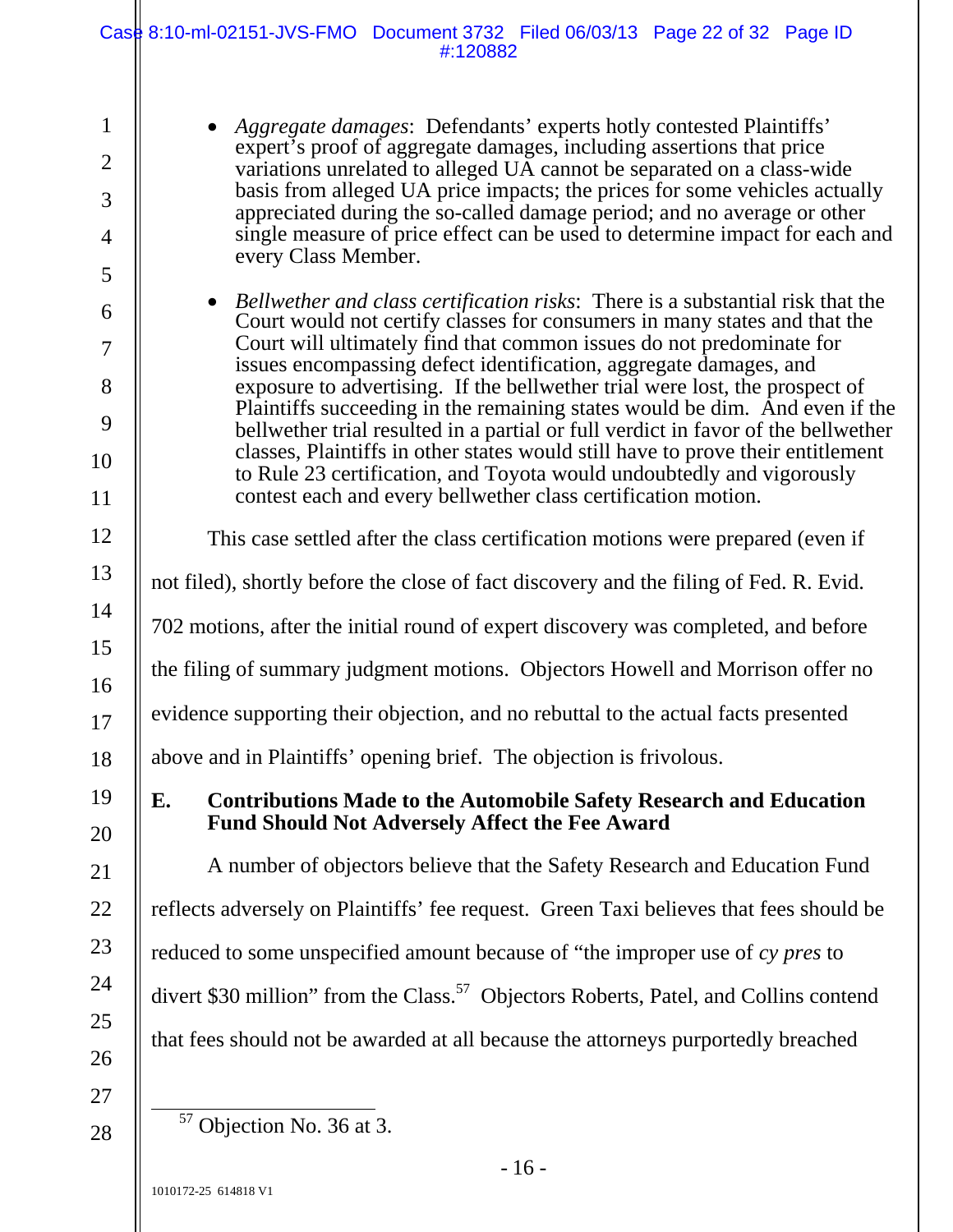#### Case 8:10-ml-02151-JVS-FMO Document 3732 Filed 06/03/13 Page 23 of 32 Page ID #:120883

fiduciary duties by agreeing to contribute money to the Safety Research and Education Fund in *cy pres*. 58

These objections fundamentally misunderstand the purpose of the \$30 million funding, which is not a *cy pres* use of funds. Federal courts deploy the *cy pres* doctrine in lieu of direct distribution of damages to class members "where the proof of individual claims would be burdensome or distribution of damages costly."59 But the \$30 million initial contribution to the Safety Research and Education Fund is not made in lieu of direct distribution of damages to Class Members, who have been identified and will be receiving money directly from the Settlement proceeds – whether by filing valid claims or being provided checks directly under the Parties' contemplated amendment to the Allocation Plan. The \$30 million contribution is an independent, separately negotiated Settlement benefit made on behalf of all Class Members in order to further an objective of the lawsuit to make driving vehicles with ETCS safer. Importantly, it also provides a benefit to Class Members who sold or traded-in their Subject Vehicles outside of the damage period, and who otherwise would receive no direct cash benefits under the Settlement despite being subject to the release of claims.<sup>60</sup> The objectors overlook this integral purpose of the \$30 million initial contribution in mistakenly characterizing the \$30 million contribution as a *cy pres* use of funds.

22

1

2

3

4

5

6

7

8

9

10

11

12

13

14

15

16

17

18

19

20

21

- 24
- 25

26

27

<sup>23</sup> 

 $\frac{58}{58}$  Objection No. 64 at 14-15.

<sup>59</sup> *Dennis v. Kellogg Co.*, 697 F.3d 858, 865 (9th Cir. 2012) (quoting *Nachshin v. AOL, LLC*, 663 F.3d 1034, 1038 (9th Cir. 2011)).

 $60$  It can hardly be considered a breach of fiduciary duty to provide a benefit to Class Members who provide a release of claims but receive no direct cash payment based on Plaintiffs' expert's modeling.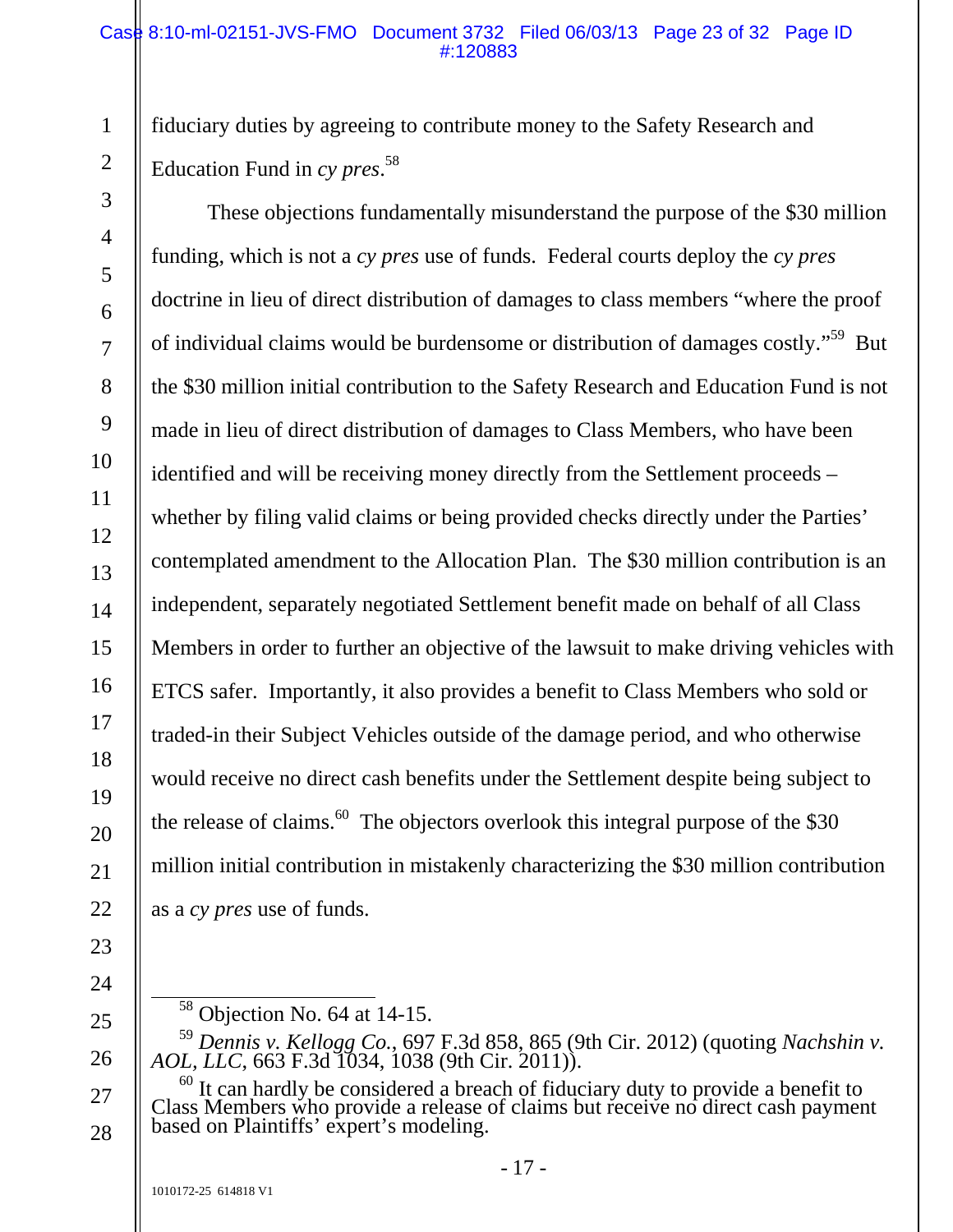#### Case 8:10-ml-02151-JVS-FMO Document 3732 Filed 06/03/13 Page 24 of 32 Page ID #:120884

This also provides a reason why the \$30 million should be included in the valuation of the cash part of the Settlement, contrary to Objection Nos. 46 and 75. Furthermore, and contrary to Objections Nos. 15, 46, and 48, it is wholly appropriate for any unclaimed monies – however little will be left – to eventually be contributed to the Safety Research and Education Fund. The identified uses of the money in all respects satisfy Ninth Circuit standards for  $cy$  *pres* contributions.<sup>61</sup> And this supports the Settlement's provision providing for the contribution of any unawarded attorneys' fees and costs to the Safety Research and Education Fund.<sup>62</sup>

### **F. The Agreed Fee Amount was not Collusive**

Citing *In re Bluetooth Headset Prods. Liab. Litig.*, 63 Objector Guerriero contends that no fees should be awarded because Toyota's separate agreement to pay fees and costs is an alleged collusive "clear sailing" agreement.<sup>64</sup> While the Court should, of course, examine whether plaintiff's counsel are to receive a disproportionate distribution of the settlement and whether fees not awarded revert to defendants rather than to the class,<sup>65</sup> it is clear here that the three *Bluetooth* factors, which Guerriero misconstrues, support Plaintiffs' request.

Toyota's agreement to separately pay fees and costs, if approved by the Court, is not collusive. First, the Settlement is the result of serious, informed, non-collusive

- $64$  Objection No. 65 at 31-32.
- <sup>65</sup> *In re Bluetooth*, 654 F.3d at 947.

<sup>&</sup>lt;sup>61</sup> *See* Section IV.G of Plaintiffs' Reply Memorandum in Support of Plaintiffs' Motion for Final Approval of Class Action Settlement, filed contemporaneously herewith.

 $62$  The following objections want any unawarded fees to be distributed directly to the Class instead of contributed to the Safety Research and Education Fund: 15, 46, 48.

 $63$  654 F.3d 935, 946-47 (9th Cir. 2011).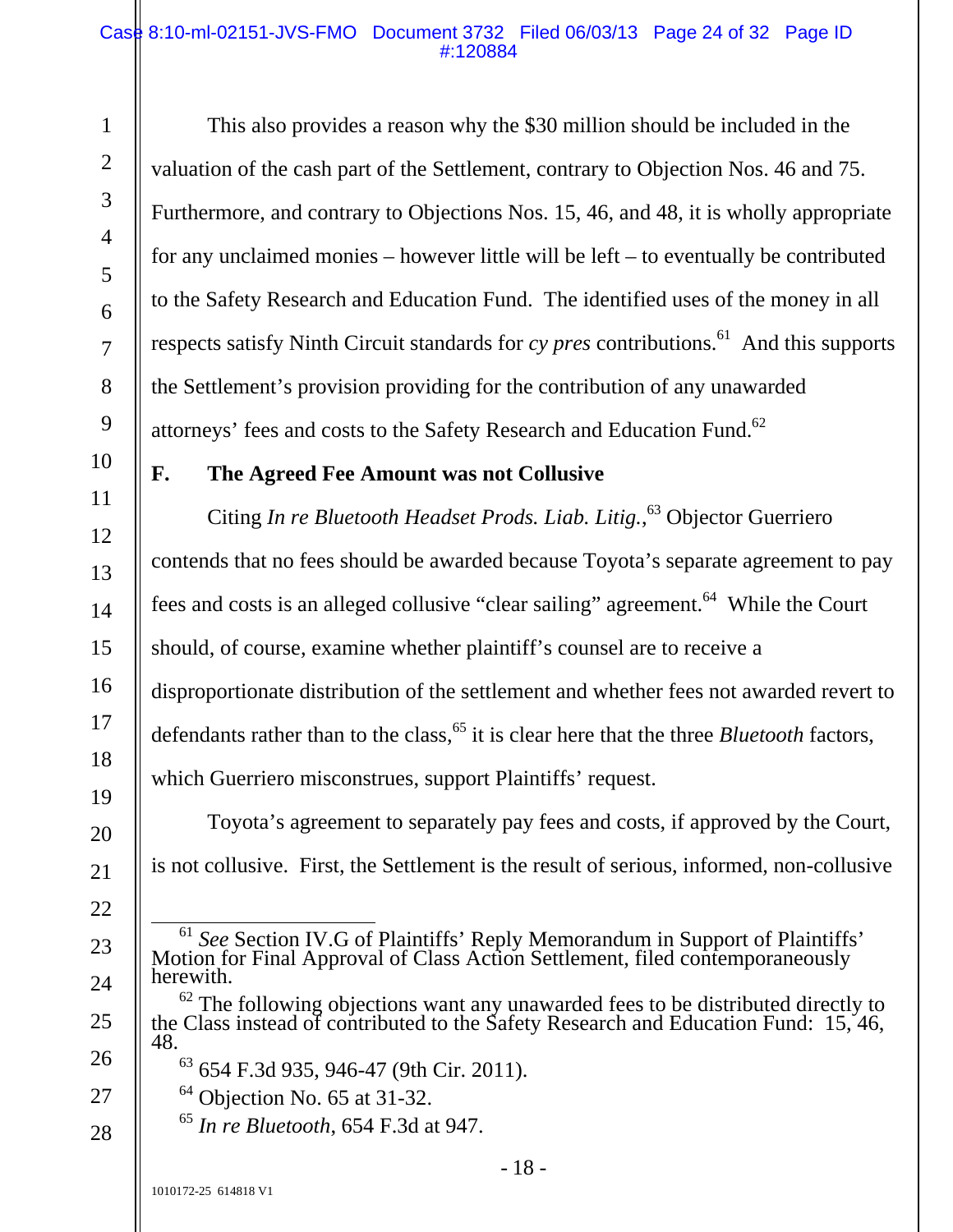#### Case 8:10-ml-02151-JVS-FMO Document 3732 Filed 06/03/13 Page 25 of 32 Page ID #:120885

negotiations conducted in good faith. The parties actively engaged in many rounds of arm's-length negotiations for over a year-and-a-half, including 10 in-person mediation sessions and countless phone calls. These efforts were conducted under the supervision and assistance of the Court-appointed Settlement Special Master, Patrick Juneau. The parties worked long and hard to reach a resolution of this matter. This prolonged process reflects the vigor with which both sides represented their interests, including those of the Class as whole. $66$ 

Second, the end result speaks for itself – a Settlement valued at over \$1.63 billion. The Settlement is fair, appropriate, and in the best interests of the Class Members.

Turning to the third *Bluetooth* factor, although Toyota has agreed to separately pay any award of attorneys' fees and expenses up to a maximum of \$200 million and \$27 million, respectively, there are structural protections associated with that agreement. The attorneys' fees and expenses were not negotiated until *after* the parties had agreed on all principal terms of the Settlement and did not influence the course of negotiations regarding the Settlement benefits to the Class.<sup>67</sup> The amount requested represents approximately 12.3% of the total value of the \$1,632,000,000 – a very reasonable request given the risks of the case and the results achieved. And if the Court elects to award less than \$200 million in fees and up to \$27 million in expenses, Toyota has agreed to pay the remainder to the Safety Research and

1

2

3

4

5

6

7

8

9

10

11

12

13

14

15

16

17

18

19

20

21

22

23

24

25

26

27

 <sup>66</sup> Berman Decl., ¶¶ 78-87.

<sup>&</sup>lt;sup>67</sup> *Id.*, ¶ 121; *see also* Agreement at 32 ("After agreeing to the principal terms set forth in this Settlement Agreement, Plaintiffs' Class Counsel and Toyota's Negotiating Counsel negotiated the amount of Attorneys' F Negotiating Counsel negotiated the amount of Attorneys' Fees and Expenses that, following application to the Court and subject to Court approval, would be paid as the fee award and costs award to plaintiffs' counsel.").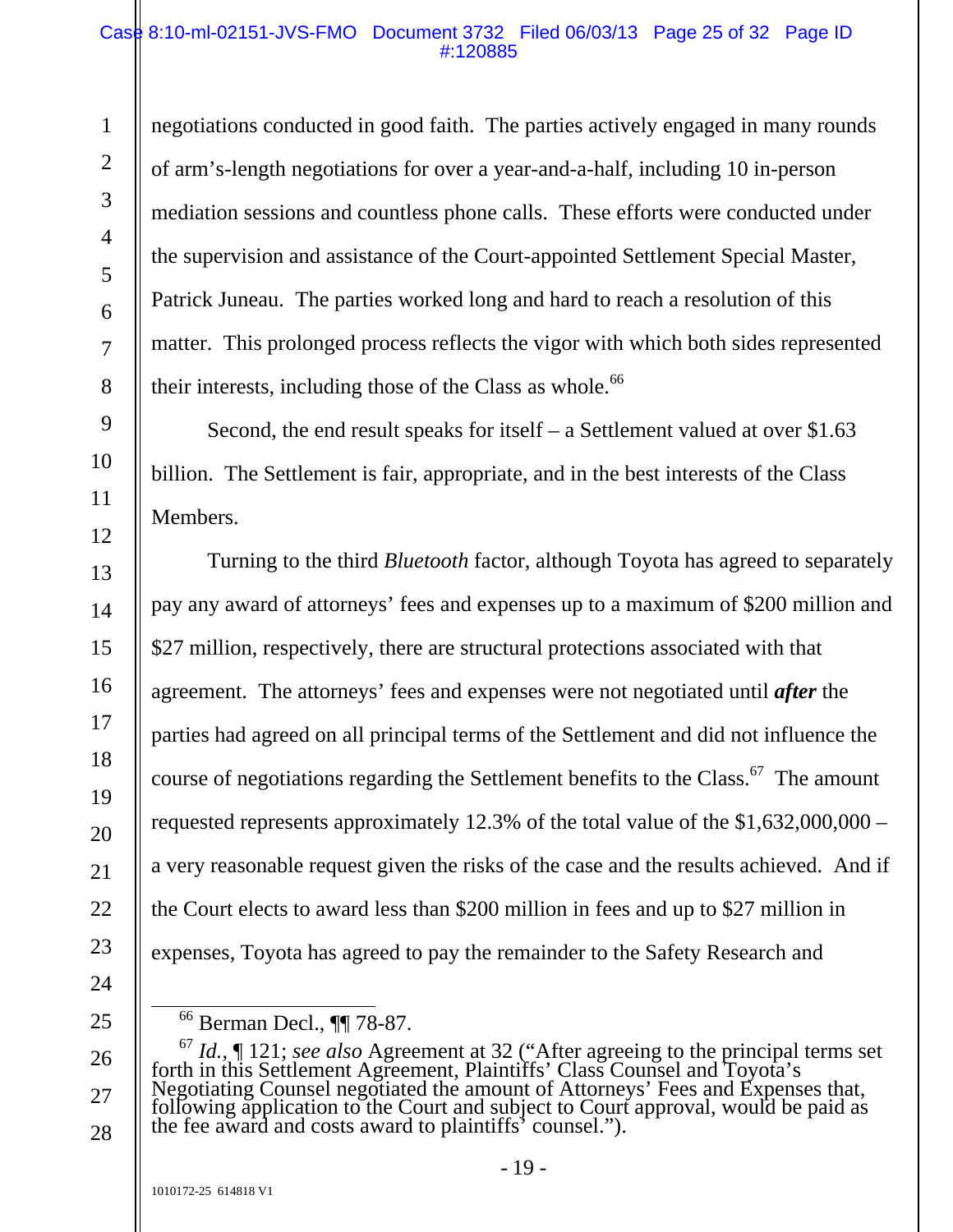Education Fund for the benefit of the Class; the remainder will not revert back to Toyota.<sup>68</sup> The Guerriero objection is easily rejected.

### **G. The Notice Properly Advised Class Members of the Specific Attorneys' Fee and Cost Reimbursement Request and of the Compensation Requested for the Named Plaintiffs**

Falls Auto Gallery and Tracy Sivillo object on the basis that the notice purportedly did not disclose the specific amount of attorneys' fees and costs that would be sought and that the notice misled Class Members when it explained that the attorneys' fee payment would not reduce cash payments to the Class.<sup>69</sup> Not true. The notice clearly stated: "Class Counsel will ask the Court for attorneys' fees not to exceed \$200 million, plus up to an additional \$27 million in costs and expenses." And that is exactly what Class Counsel requested in their fee petition, which was filed on April 23, 2013 – well before the May 13 objection deadline.

And the notice did not mislead when it informed Class Members that "Toyota will separately make the payments that the Court orders up to the amounts identified in this paragraph after the settlement is finally approved . . . . These payments will not reduce the value of the settlement benefits made available to Class Members." The payment of any attorneys' fees and costs approved by the Court will, in fact, not reduce any benefits to the Class.

Objector Neumann complains that the amount of incentive awards requested by the Plaintiffs was "hidden" because the notice did not disclose the specific amount of each award that would be sought.<sup>70</sup> But the notice disclosed exactly how

<sup>68</sup> *Cf. Bluetooth*, 654 F.3d at 947 (adversely characterizing fee reverters to the defendant as depriving the class of that full potential benefit).

- <sup>69</sup> Objection No. 15.
- <sup>70</sup> *See* Objection No. 46.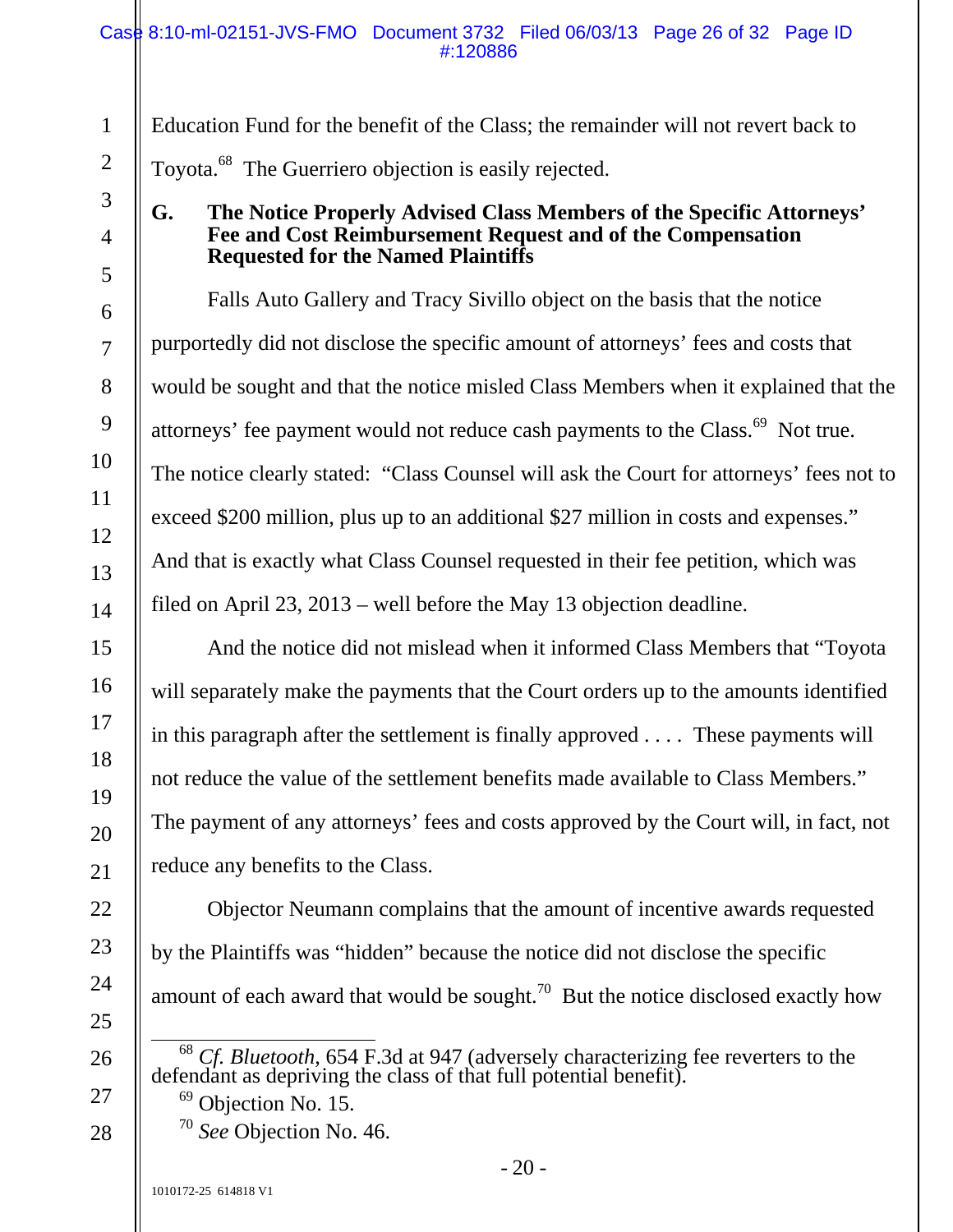#### Case 8:10-ml-02151-JVS-FMO Document 3732 Filed 06/03/13 Page 27 of 32 Page ID #:120887

Plaintiffs would calculate and request such awards: "Class Counsel will ask for payments to each of the Plaintiffs and Class Representatives of \$100 per hour, with a minimum of \$2,000 award, for their time invested in connection with the Actions." The notice also explained that the "Court may award less than these amounts." And the specific amount sought by each Plaintiff was specified in Plaintiffs' fee petition filed on April  $23<sup>rd</sup>$ , well before the objection deadline. Nothing was hidden.

Furthermore, Courts routinely approve incentive awards to compensate named plaintiffs for the services they provided and the risks they incurred during the course of the class action litigation.<sup>71</sup> In some cases, the awards have been substantial.<sup>72</sup> The Named Plaintiffs and Class Representatives deserve the awards that they have

<sup>72</sup> See, e.g., Singer v. Becton Dickinson & Co., 2010 U.S. Dist. LEXIS 53416, at \*18-19 (S.D. Cal. June 1, 2010) (\$25,000 awarded to named plaintiff based on plaintiff's efforts and excellent litigation results); *Ingram* F.R.D. 685, 694 (N.D. Ga. 2001) (approving service awards of \$300,000 to each named plaintiff for the services they provided to the class by responding to discovery, participating in the mediation process, and taking the r forward on behalf of the class); *Van Vranken v. Atlantic Richfield Co.*, 901 F. Supp.<br>at 299 (approving \$50,000 participation award to plaintiffs); *In re Revco Sec. Litig.*,<br>1992 U.S. Dist. LEXIS 7852, at \*21-23 (N.D. Oh \$55,000 each to two named plaintiffs); *Brotherton v. Cleveland*, 141 F. Supp. 2d<br>907, 914 (S.D. Ohio 2001) (awarding \$50,000 to the class representative).

1

2

3

4

5

6

7

8

9

10

11

12

13

14

15

16

17

18

19

20

21

22

23

<sup>&</sup>lt;sup>71</sup> *See Staton*, 327 F.3d at 977 (holding that "... named plaintiffs ... are eligible for reasonable incentive payments. The district court must evaluate their awards individually, using 'relevant factors includ[ing] the actions the plaintiff has taken to<br>protect the interests of the class, the degree to which the class has benefitted from<br>those actions, [and] the amount of time and eff (E.D. Cal. 2010) ("Courts routinely approve incentive awards to compensate named<br>plaintiffs for the services they provide and the risks they incurred during the course<br>of the class action litigation."); In re Lorazepam & C F.R.D. 369, 400 (D.D.C. 2002); *see also In re Southern Ohio Correctional Facility*, 175 F.R.D. 270, 272-73 (S.D. Ohio 1997) (collecting cases in which awards to named representatives were approved).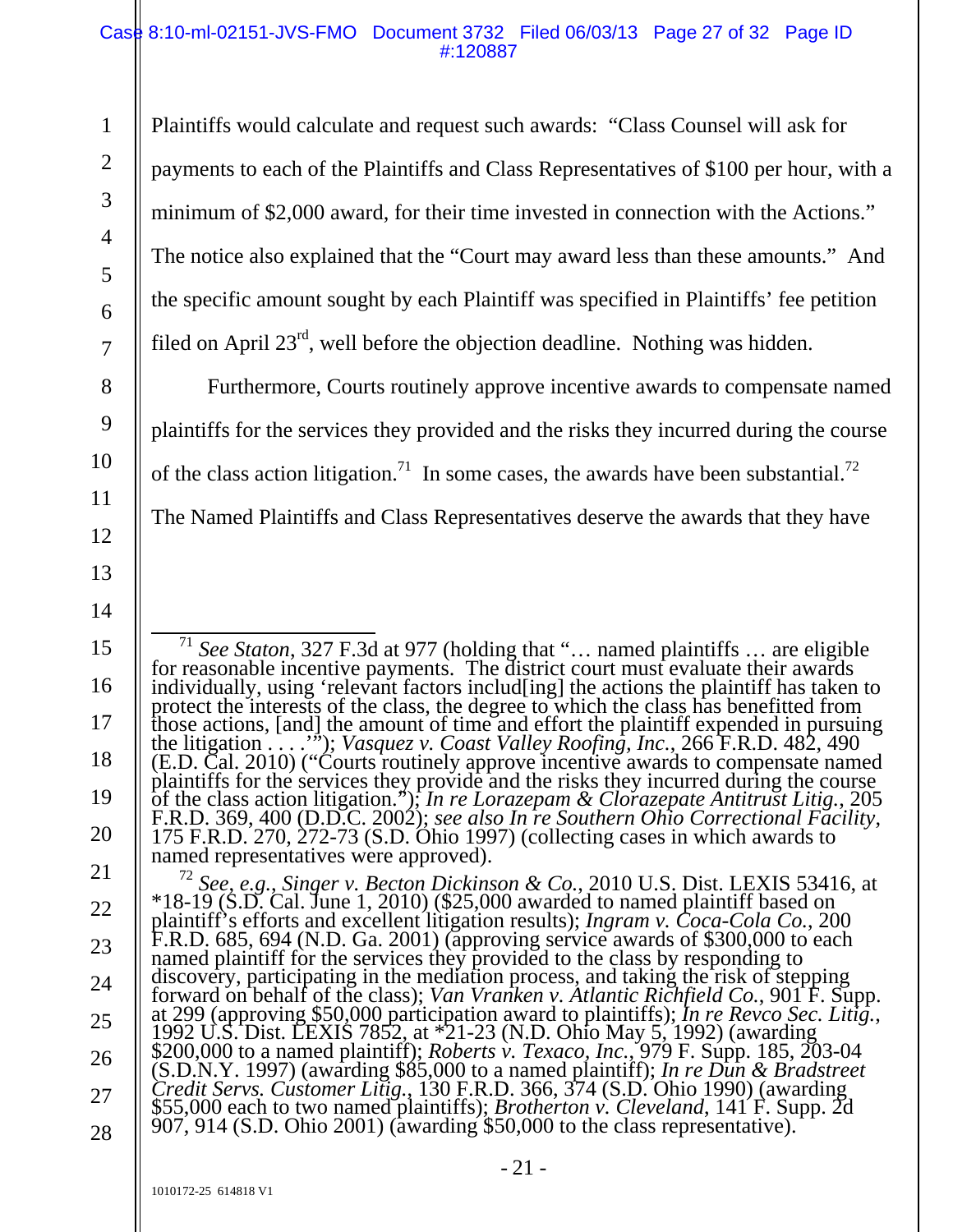requested. They worked hard, and the Settlement would not exist without their efforts.73

# **H. Miscellaneous Fee Objections Should Also be Rejected**

A number of miscellaneous objections to the fee request have been raised, which, in the interests of brevity, will be discussed only briefly below.

### **1. There is no relationship between the fee requested here and the personal injury cases.**

Oddly, Objectors Bandas and Serafino contend that Plaintiffs' Class Counsel are "using this class to subsidize the more speculative personal-injury litigation where class fees are not available  $\dots$   $\cdot$   $\cdot$   $\cdot$  Of course, these objectors do not present any supporting evidence, nor could they. The Court has ruled that "[o]nly time spent on matters common to all claimants in MDL 2151 ("Common Benefit Time") will be considered in determining fees," and that "[i]n general, time will not qualify as Common Benefit Time unless it relates to tasks that have been assigned by Co-Lead Counsel."75 Accordingly, the lodestar reported only pertains to work qualifying as "Common Benefit Time" under the Court's Order re Time and Expense Reporting for Plaintiff's Counsel.<sup>76</sup> Indeed, most firms that will participate in any fee award in this case are not even pursuing personal injury cases.

21

1

2

3

4

5

6

7

8

9

10

11

12

13

14

15

16

17

18

19

20

22

23

24

25

26

27

28

# **2. The Court's lead counsel selection process supports the fee request.**

Objectors Bandas and Serafino confusingly assert that "this is not a normal case meriting a 25% fee . . . because the Court unfairly disadvantaged the class in its

 $74$  Objection No. 5 at 10; Objection No. 67 at 9.

<sup>75</sup> Order Re Time and Expense Reporting for Plaintiffs' Counsel (Dkt. No. 483).  $^{76}$  *Id.* at 4-7.

 $^{73}$  Berman Decl., ¶ 137.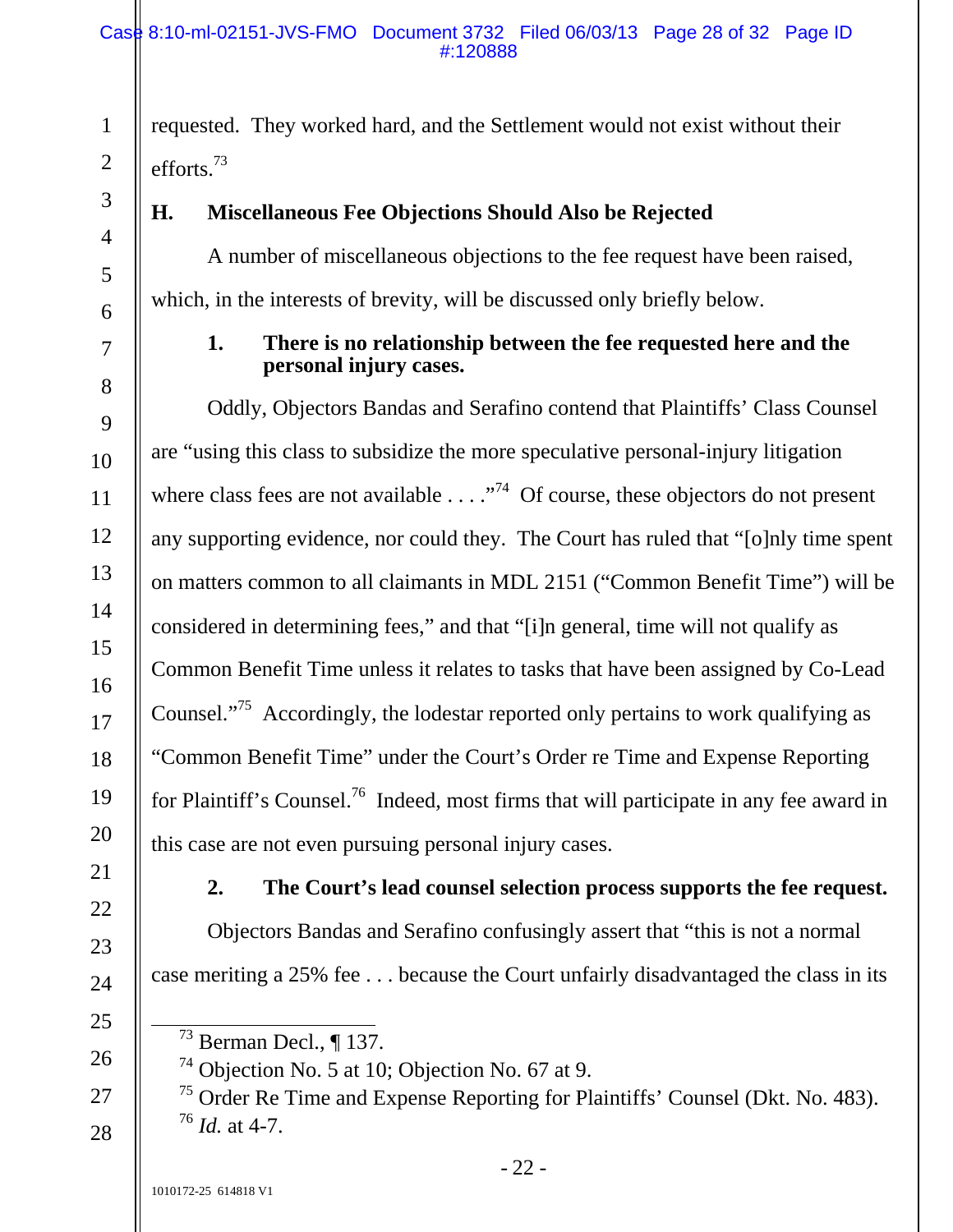#### Case 8:10-ml-02151-JVS-FMO Document 3732 Filed 06/03/13 Page 29 of 32 Page ID #:120889

selection of lead counsel" by not "insisting on a reduced rate" and competitive bidding.<sup>77</sup> There is no requirement in the Ninth Circuit that courts entertain competitive bids when selecting lead counsel, and it is not a factor that courts are directed to consider in determining a reasonable fee award.<sup>78</sup> Moreover, the Court carefully chose Plaintiffs' Class Counsel after considering 75 applications and holding a hearing. There were many well-qualified candidates, and the Court chose Plaintiffs' Class Counsel believing that counsel would best represent the interests of the Class. The Court also reappointed counsel on an annual basis after requiring that they re-apply.<sup>79</sup> There is nothing in that selection process that reflects adversely on the fee request.

1

2

3

4

5

6

7

8

9

10

11

12

13

14

15

16

17

18

19

20

21

22

23

24

25

26

27

#### **3. Any fee award should not await completion of the claims process.**

Two objections assert that any fee award should await completion of the claims process so that the Court can consider the number of claims made.<sup>80</sup> These objections are mooted given that virtually all monies will be paid out to Class Members under the Parties' amended distribution plan.

#### **4. Attorneys' fees and costs are considered part of the total cash value of the Settlement.**

Objection No. 48 asserts that the \$200 million in fees, if awarded, should not be counted as part of the overall cash value of the Settlement. However, the Ninth Circuit and other courts have held that, in determining the value of the settlement, courts consider any attorneys' fee and cost payments made pursuant to the settlement

<sup>78</sup> *See*, *e.g*., *Vizcaino*, 290 F.3d at 1050 (competitive bidding not listed as one of factors considered).

 $79$  Berman Decl.,  $\P\P$  6-7.

<sup>80</sup> *See* Objection Nos. 9, 65.

 $77$  Objection No. 5 at 10; Objection No. 67 at 9.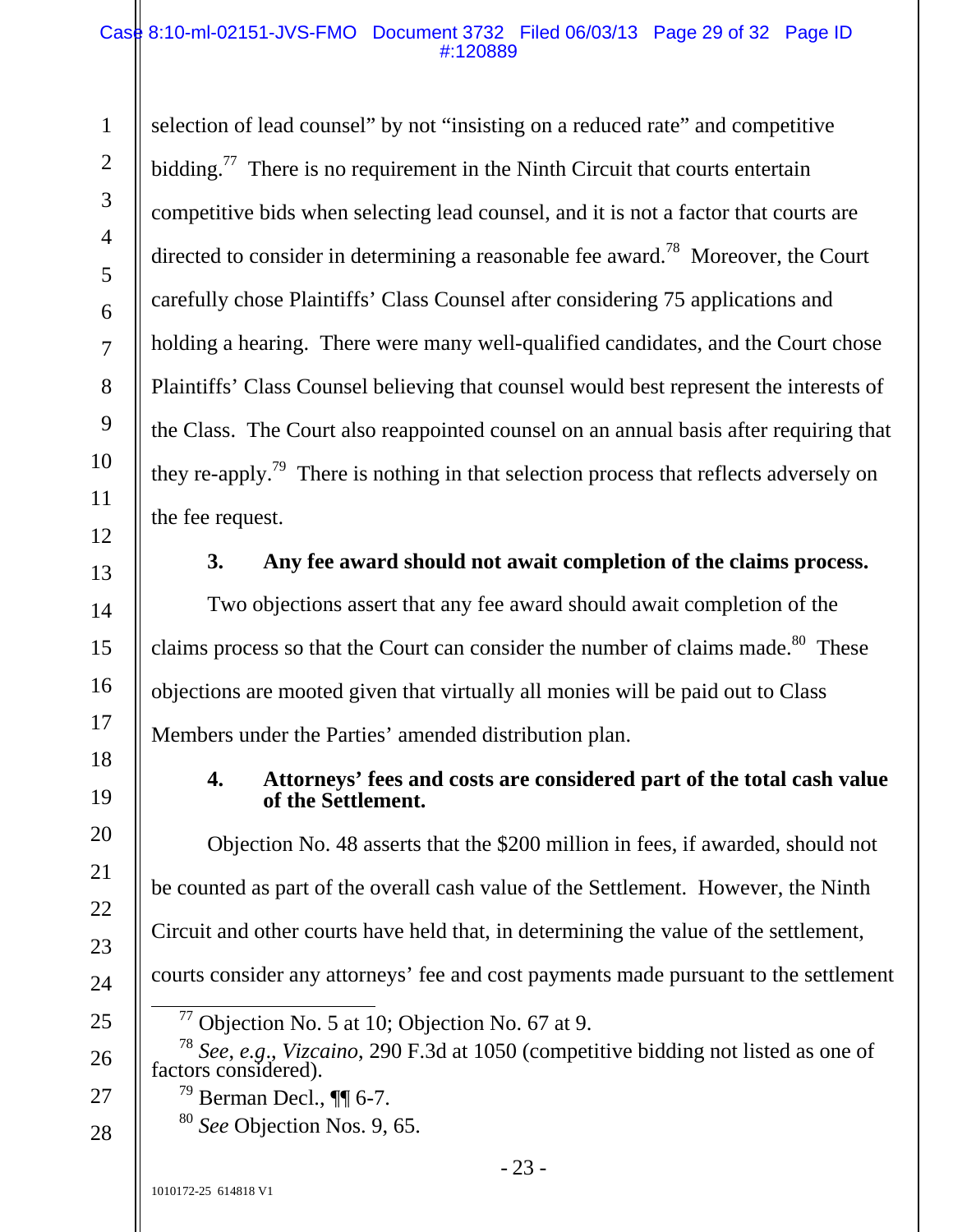#### Case 8:10-ml-02151-JVS-FMO Document 3732 Filed 06/03/13 Page 30 of 32 Page ID #:120890

terms with the defendant.<sup>81</sup> Including the attorneys' fees and costs for purposes of determining the Settlement's total value is especially appropriate because any reduction by the Court in the attorneys' fees Toyota agreed to pay will be added to the Safety Research and Education Fund.<sup>82</sup>

#### **5. The full amount of the \$500 million cash funds should be considered in setting the fee.**

Objector Neumann contends that the fee is excessive because not all of the \$500 million in cash will be distributed to Class Members.<sup>83</sup> This is not true. Most, if not all, of the money will be distributed to Class Members under the Parties' amended distribution plan and, in any event, it is appropriate for the *cy pres* uses of any remaining funds to be considered in setting the fee (as discussed above).

# **III. CONCLUSION**

From the beginning of this litigation, Plaintiffs and their attorneys have faced determined adversaries represented by experienced counsel. With no assurance of success, Plaintiffs and Plaintiffs' Class Counsel pursued this litigation and obtained a Settlement valued at more than \$1.63 billion. The Settlement reflects Plaintiffs' Class Counsel's efforts in the face of significant risk. Accordingly, we respectfully submit that the Court should approve the fee application and award Plaintiffs' Class Counsel \$200,000,000 in fees and \$27,000,000 in litigation expenses and provide the requested awards for the Named Plaintiffs and Class Representatives.

1

2

3

4

5

6

7

8

9

10

11

12

13

14

15

16

17

18

19

20

21

22

 $82$  Fitzpatrick Decl., ¶ 8.  $83$  Objection No. 46 at 5.

<sup>23</sup>  24 25 26

<sup>27</sup>  28

 <sup>81</sup> *See*, *e.g.*, *Staton v. Boeing*, 327 F.3d at 972-74; *Hartless v. Clorox Co.*, 273 F.R.D. 630, 645 (S.D. Cal. 2011), *aff'd*, 473 Fed. Appx. 716 (9th Cir. 2012);<br>Johnston v. Comerica Mortg. Corp., 83 F.3d 241, 246 (8th Cir. 1996); 9-M Corp. v.<br>Sprint Commc'ns Co. L.P., 2012 U.S. Dist. LEXIS 161578, at \*6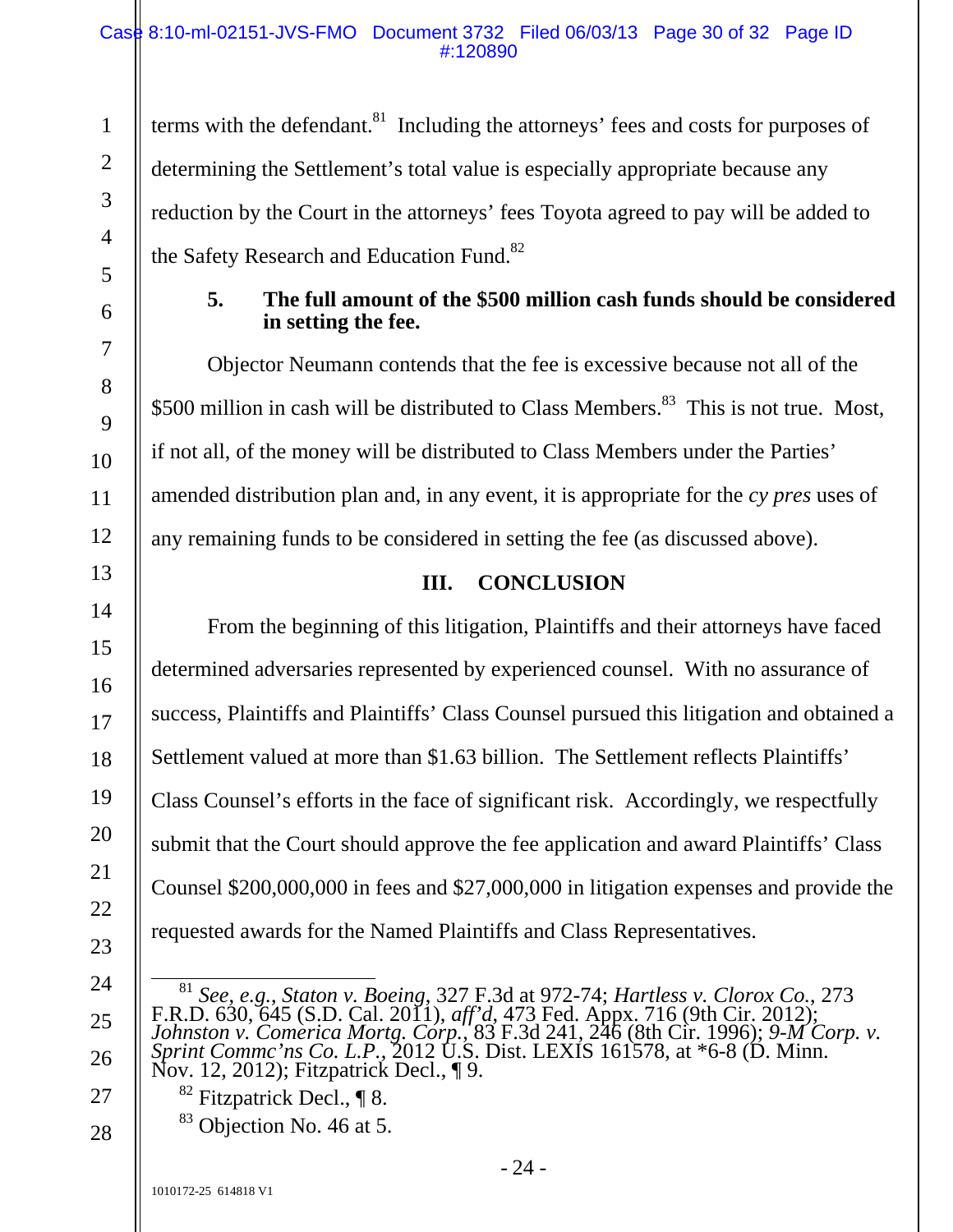|                |                      | Case 8:10-ml-02151-JVS-FMO Document 3732 Filed 06/03/13 Page 31 of 32 Page ID<br>#:120891 |
|----------------|----------------------|-------------------------------------------------------------------------------------------|
| $\mathbf{1}$   | DATED: June 3, 2013  |                                                                                           |
| $\overline{2}$ |                      |                                                                                           |
| 3              |                      | HAGENS BERMAN SOBOL SHAPIRO LLP                                                           |
| $\overline{4}$ |                      |                                                                                           |
| 5              |                      | By: /s/ Steve W. Berman                                                                   |
| 6              |                      | Steve W. Berman<br>HAGENS BERMAN SOBOL SHAPIRO LLP                                        |
| $\overline{7}$ |                      | 1918 Eighth Avenue, Suite 3300                                                            |
| 8              |                      | Seattle, WA 98101<br>Telephone: (206) 623-7292                                            |
| 9              |                      | Facsimile: (206) 623-0594<br>E-mail: steve@hbsslaw.com                                    |
| 10             |                      |                                                                                           |
| 11             |                      | By: /s/ Marc M. Seltzer<br>Marc M. Seltzer, Bar No. 054534                                |
| 12             |                      | <b>SUSMAN GODREY L.L.P.</b>                                                               |
| 13             |                      | 1901 Avenue of the Stars, Suite 950                                                       |
| 14             |                      | Los Angeles, CA 90067-6029<br>Telephone: (310) 789-3100                                   |
| 15             |                      | Facsimile: (310) 789-3150<br>E-mail: mseltzer@susmangodfrey.com                           |
| 16             |                      |                                                                                           |
| 17             |                      | Co-Lead Counsel for Economic Loss Plaintiffs                                              |
| 18             |                      | By: /s/ Frank M. Pitre<br>Frank M. Pitre, Bar No. 100077                                  |
| 19             |                      | COTCHETT, PITRE & MCCARTHY                                                                |
|                |                      | 840 Malcolm Road, Suite 200<br>Burlingame, CA 94010                                       |
| 20             |                      | Telephone: (650) 697-6000<br>Facsimile: (650) 697-0577                                    |
| 21             |                      | E-mail: fpitre@cpmlegal.com                                                               |
| 22             |                      | Lead Counsel for Non-Consumer Economic Loss                                               |
| 23             |                      | Plaintiffs                                                                                |
| 24             |                      |                                                                                           |
| 25             |                      |                                                                                           |
| 26             |                      |                                                                                           |
| 27             |                      |                                                                                           |
| 28             |                      |                                                                                           |
|                | 1010172-25 614818 V1 | $-25-$                                                                                    |

 $\mathbb{I}$